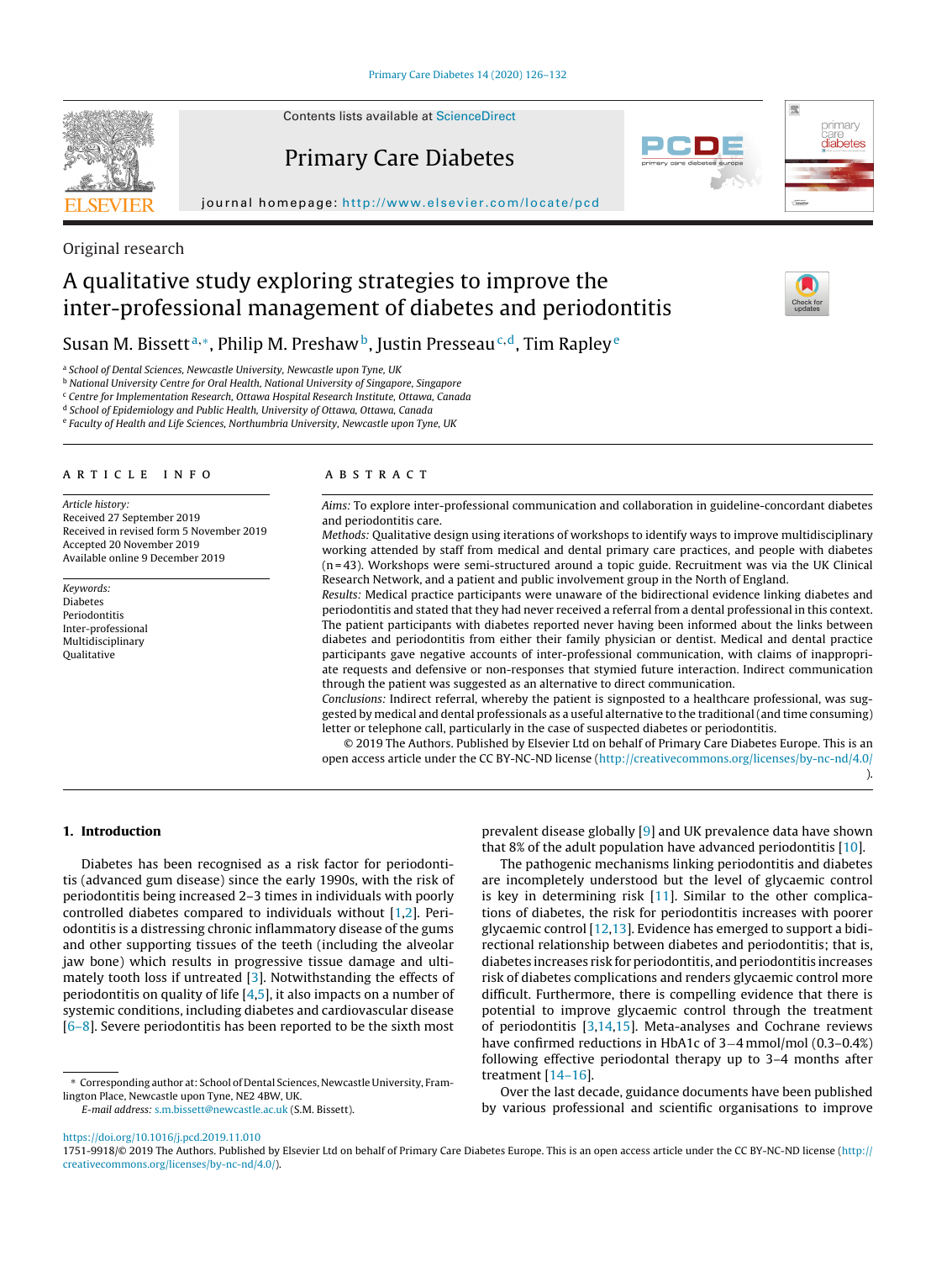#### **Table 1**

Selected guidance and recommendations for the management of patients with periodontitis and diabetes adapted from Preshaw 2019 [[25\].](#page-5-0)

| Author, year           | Name of document                                                                            | Target professionals | Summary of recommendations                                                                                                                                                                                                                                                                                                                                                                                                                                                                                                                                                             |
|------------------------|---------------------------------------------------------------------------------------------|----------------------|----------------------------------------------------------------------------------------------------------------------------------------------------------------------------------------------------------------------------------------------------------------------------------------------------------------------------------------------------------------------------------------------------------------------------------------------------------------------------------------------------------------------------------------------------------------------------------------|
| IDF, 2009 [26].        | Guideline on Oral Health for People<br>with Diabetes                                        | Medical              | To enquire annually regarding oral self-care and symptoms<br>of periodontitis; inform patients about the links between<br>periodontitis and diabetes; and advise them to see a<br>dentist regularly.                                                                                                                                                                                                                                                                                                                                                                                   |
| EFP, 2012 [27].        | Manifesto: Periodontitis and General<br>Health                                              | Medical and dental   | All healthcare professionals: Inform patients regarding the<br>links; advise regular periodontal monitoring; recommends<br>dental and medical collaboration, particularly when there<br>is suspected diabetes.                                                                                                                                                                                                                                                                                                                                                                         |
| EFP/AAP, 2013 [28].    | Consensus Report and Guidelines:<br>Diabetes and Periodontal Disease                        | Medical and dental   | Medical professionals: inform patients with diabetes about<br>the links; advise to go to see a dentist regularly; newly<br>diagnosed patients should have a periodontal assessment.<br>Dental professionals; inform patients regarding the links;<br>advise regular periodontal monitoring; all newly<br>diagnosed patients with diabetes should receive<br>periodontal assessment; recommends liaising with<br>medical doctor when there is suspected diabetes, and<br>potentially performing a chair-side HbA1c test.                                                                |
| BSP, 2016 [29].        | Good Practitioners Guide to<br>Periodontology (2nd edition)                                 | Dental               | Inform patients regarding the links and enquire about<br>HbA1c levels; consider liaising with medical doctor<br>regarding HbA1c levels; and liaise with the doctor when<br>there is suspected diabetes.                                                                                                                                                                                                                                                                                                                                                                                |
| BSP, 2017 [30].        | Diabetes and Gum Disease Campaign<br>(part of the 2017 BSP Gum Health<br>Awareness Day)     | Medical              | Inform patients with diabetes about the links; advise them<br>to see their dental professional for assessment.                                                                                                                                                                                                                                                                                                                                                                                                                                                                         |
| UK DoH, 2017 [31].     | Delivering Better Oral Health: An<br>Evidence-Based Toolkit for Prevention<br>(3rd edition) | Dental               | Inform patients regarding the links and enquire regarding<br>HbA1c levels; consider liaising with the medical doctor<br>regarding HbA1c levels using a provided template letter.                                                                                                                                                                                                                                                                                                                                                                                                       |
| EFP/IDF, 2018 [17,18]. | Consensus Report & Guidelines on<br>Periodontal Diseases and Diabetes                       | Medical and dental   | Medical professionals: enquire regarding symptoms of<br>periodontitis; inform patients about the links; refer newly<br>diagnosed patients for periodontal assessment; advise to<br>see a dentist regularly; and collaborate with the dentist.<br>Dental professionals: inform patients regarding links;<br>perform regular periodontal monitoring; enquire<br>regarding HbA1c levels; liaise with the medical doctor and<br>consider assessing risk of diabetes in patients with<br>suspected (but, as yet, undiagnosed) diabetes (e.g. using a<br>validated screening questionnaire). |

AAP, American Academy of Periodontology; BSP, British Society of Periodontology; DoH, Department of Health; EFP, European Federation of Periodontology; HbA1c, glycated haemoglobin; IDF, International Diabetes Federation. Reproduced with permission from Preshaw et al., British Dental Journal 2019 [[25\].](#page-5-0)

inter-professional working in the context of diabetes and periodontitis, examples of which are summarised in Table 1. More recently (2018), the European Federation of Periodontology (EFP) and the International Diabetes Federation (IDF) held a joint workshop on diabetes and periodontitis. They published identical papers in both a dental journal (Journal of Clinical Periodontology) and a medical journal (Diabetes Research & Clinical Practice) aiming to improve inter-professional awareness of the links between the diseases [[17,18\].](#page-5-0) The publications included a suite of guidelines for dental and medical professionals, patients (whether being seen in the context of the medical practice or the dental practice), pharmacists, policymakers, and universities and research centres. The guidelines are all freely available to download from the EFP website [\[19\].](#page-5-0) Key recommendations in these publications and others include that:

- medical and dental healthcare professionals should inform patients of the bidirectional relationship between periodontitis and diabetes;
- medical professionals should recommend that patients with diabetes visit a dental professional for assessment, and consider collaborating with the dental team;
- dental professionals should consider liaising with the patient's physician regarding their patient's diabetes control (in the case of patients with known diabetes) or suspected diabetes (in the case of patients who do not currently have a diagnosis of diabetes).

Mixed methods research exploring current practice and views of dental clinicians relating to guidance in the context of diabetes and periodontitis has shown that there is good uptake of informing patients about the bidirectional relationship, but contacting the patient's doctor is not reported as happening to any great extent [\[20\].](#page-5-0) A similar study exploring medical clinicians' current practice and motivation relating to the guidance has shown that the evidence base and published guidance is not widely known and best practice recommendations are not being followed [\[21\].](#page-5-0) Notwithstanding, this study found that the evidence for the bidirectional relationship between diabetes and periodontitis was valued by medical clinicians, and informing patients was considered legitimate by the medical team, particularly to the role of nurses [\[21\].](#page-5-0) As difficulties with collaborative working between dental and medical clinicians have been reported previously in the literature [[22,23\],](#page-5-0) and dissemination of guidelines alone is insufficient in promoting a change in clinical practice  $[24]$ , this study aimed to explore potential ways to enable improved inter-professional working as outlined in extant diabetes and periodontitis guidance documents.

#### **2. Methods**

#### 2.1. Setting and study sample

Qualitative research design with six iterative workshops each lasting between 30−60 min conducted with staff in two medical and two dental primary care practices in the North of England, and two workshops were held with people with diabetes at Newcastle University ([Table](#page-2-0) 2, [Fig.](#page-2-0) 1). Conducting the separate workshops for people with diabetes, the medical staff and dental practice staff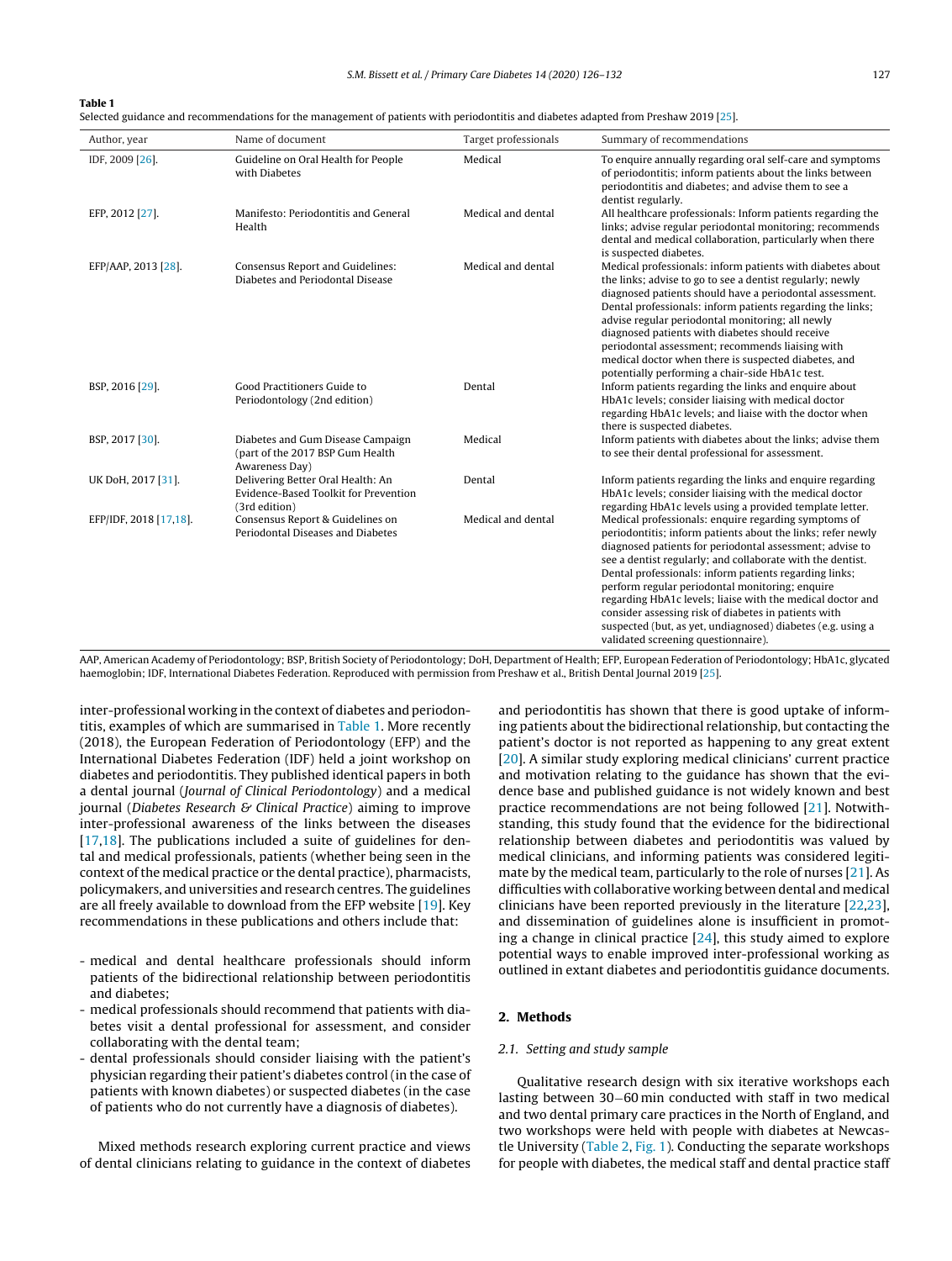#### <span id="page-2-0"></span>**Table 2** Participant characteristics.

| Primary dental care       |                                      | Workshop 1 | Workshop 5 |
|---------------------------|--------------------------------------|------------|------------|
|                           | Location                             | Urban      | Semi-rural |
| Practice-level details    | Size/number of patients              | 25,000     | 20,000     |
|                           | Number of participants               | 8          | 6          |
|                           | Female                               | 6          | 5          |
| Participant-level details | GDP                                  |            |            |
|                           | <b>DHT</b>                           |            | 2          |
|                           | DN                                   |            | 3          |
| Primary medical care      |                                      | Workshop 2 | Workshop 6 |
|                           | Location                             | Rural      | Semi-rural |
| Practice-level details    | Size/number of patients              | 5,500      | 7,300      |
|                           | Percentage of patients with diabetes | 4%         | 16%        |
|                           | Number of participants               | 8          | 9          |
| Participant-level details | Female                               | 6          |            |
|                           | GP                                   | 6          | 3          |
|                           | Nurse                                |            | 3          |
|                           | Practice manager                     |            |            |
|                           | Administrator                        |            |            |
| People with diabetes      |                                      | Workshop 3 | Workshop 4 |
| Number of participants    |                                      | 6          | 6          |
| Age range (years)         |                                      | $43 - 75$  | $22 - 64$  |
| Female                    |                                      | 4          | 4          |
| Working                   |                                      | 2          | 2          |
| Retired                   |                                      |            |            |

GDP, general dental practitioner; DHT, dental hygienist/therapist; DN, dental nurse; GP, general practitioner; %, percent.



**Fig. 1.** Flow chart showing six workshops. Workshop 1 began with an introduction that summarised the key components of the association between diabetes and periodontitis. Workshops 2–6 began with an introduction that also included a summary of the results of the previous workshop. Workshop discussions followed a topic guide, however discussion was participant led.

was intended to create a comfortable (familiar) and uninhibited space for discussion, as suggested in multidisciplinary healthcare and social research [\[32\].](#page-5-0) Recruitment of the medical and dental practice staff was facilitated by the North East and North Cumbria (NENC) Clinical Research Network (CRN), who distributed a study summary (inviting potential participants to email an expression of interest to the researcher) to research-active dental and medical practices in their region. Workshops took place at lunchtime in the practices, and participants were remunerated in accordance with the Department of Health and Social Care AcoRD guidance [[33\].](#page-5-0) The people with diabetes were recruited from a patient and public involvement (PPI) group at Newcastle University's School of Dental

Sciences and the workshops were held in a seminar room at the university. Travel expenses were refunded and the participants were given a gift card for their participation. All participants were provided with written and verbal information about the study prior to signing consent forms. The recruitment period ran from September 2017 until January 2018. A favourable ethical opinion was obtained from North West-Greater Manchester West National Health Service (NHS) Research Ethics Committee (16/NW/0030).

#### 2.2. Workshop delivery

At the beginning of the workshops, a summary of key components of the association between diabetes and periodontitis was given, together with results of the previous workshop to provide context for discussion. The workshops followed a topic guide, however the participants were encouraged to talk freely and the discussion was participant-led. The discussion concluded with a recap of the main discussion findings (delivered by the workshop facilitator, SMB), ensuring an accurate account of the discussion, which also allowed the participants an opportunity to reflect on their contributions and refine their comments should they wish to do so.

#### 2.3. Analysis

Consent was obtained from the participants to audio-record the workshops and reflective notes were made by the researcher (SMB). The audio recordings were transcribed, anonymised and subsequently checked for accuracy against the recording. Thematic analysis [[34\]](#page-6-0) was used to identify common attributes within the data [\[35\].](#page-6-0) Notable discussion points and specific comments of interest were identified from the transcripts and supporting reflective notes, and codes or key words were applied by the researcher (SMB), and subsequently discussed with the research team. Following completion of the sixth workshop, the transcripts were revisited and a process of re-reading (whilst listening to the audio recordings) enabled application of the constant comparison method to revise the codes [\[36\].](#page-6-0) Emergent patterns and resultant themes were formulated via an inductive approach to the data analysis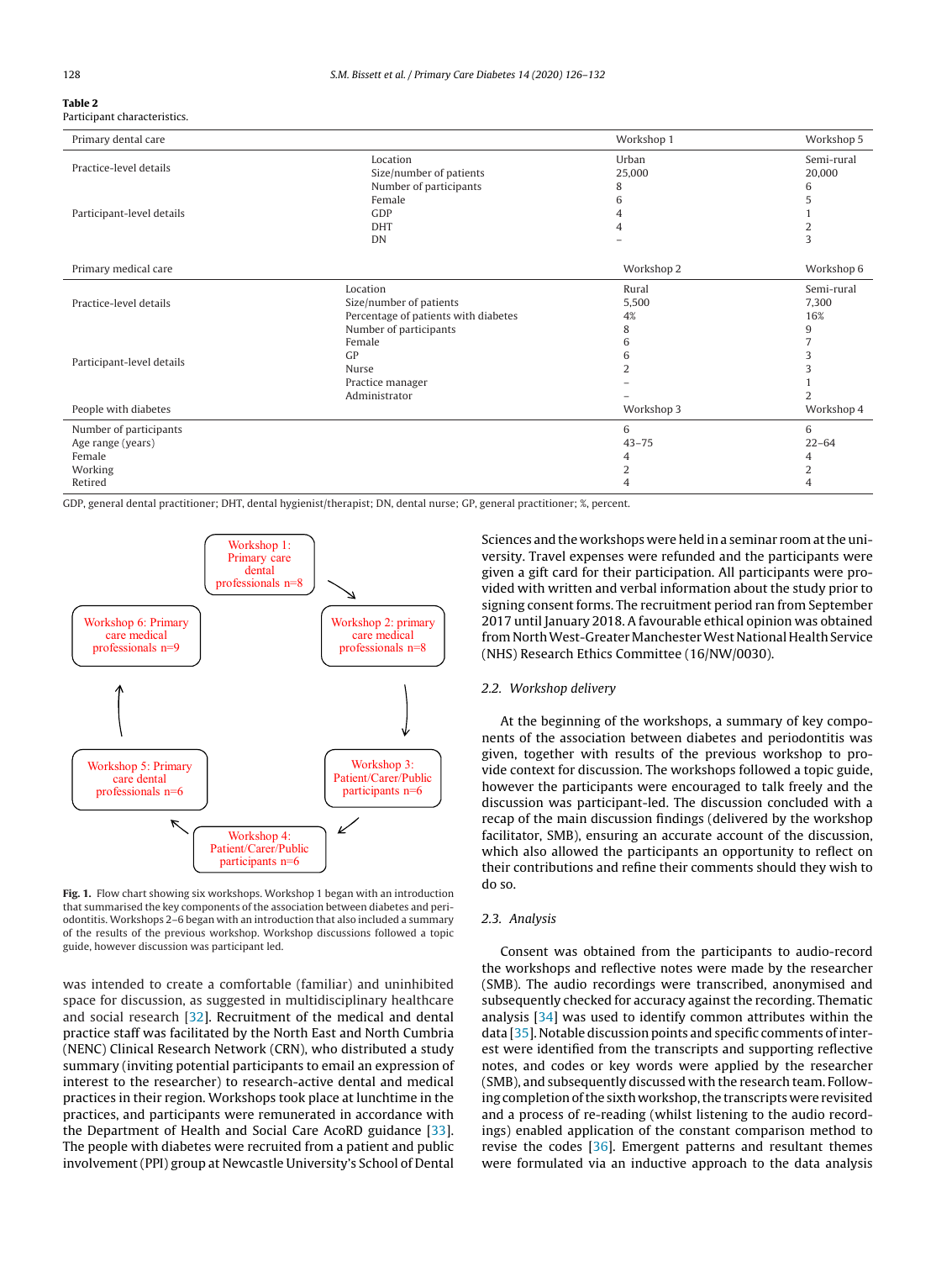[[37\].](#page-6-0) Quotes which illustrated concepts relating to a particular theme were considered in detail and unpacked to explore meaning and develop better understanding. Analytical discussion during meetings of the research team provided the opportunity to further explore and clarify the emergent themes.

#### **3. Results**

### 3.1. Participant characteristics

Participant characteristics ( $n = 43$  in total) are shown in [Table](#page-2-0) 2. Two medical practices were recruited, one with a below-average percentage of patients with diabetes (4%) and one with an aboveaverage percentage (16%). Participants were medical practice staff members with a range of job roles including general practitioner (GP), nurse, practice manager and administrator. Two dental practices were recruited, one located in an urban area whilst the other was in a semi-rural area. Participants were dental practice staff members from a range of job roles including dentist (GDP), dental hygienist/therapist (DHT) and dental nurse. Two-thirds of the participants in the workshops that recruited people with diabetes were female, two-thirds were retired and participant ages ranged from 22 to 75 years.

#### 3.2. Themes

Major themes and illustrative quotes are cross-referenced in the text to [Table](#page-4-0) 3. The discussions were prompted by the topic guide and focused on two broad areas: accommodation of evidence and guidelines; and interaction, both experienced and planned.

#### 3.3. Accommodation of evidence and guidelines

During the workshops, participants engaged with the evidence and recommendations, and discussion focused on accommodating new knowledge into the context of their existing views and experience. Medical and dental professionals reported a lack of awareness of various aspects of the published guidance for management of patients with periodontitis and diabetes (Quote 1 (Q1), [Table](#page-4-0) 3). The medical teams had no knowledge of the guidelines or published evidence in the scientific literature but they were surprised to learn, and enthused by, the evidence regarding the effect of periodontitis treatment in improving glycaemic control. Whilst dental professionals were aware of the evidence, some of them were unfamiliar regarding the units used to measure glycaemic control (e.g. mmol/mol or % HbA1c values) and others were unsure of the reliability of patient self-report regarding diabetes control, both of which could reduce effective communication (Q2 and Q3, [Table](#page-4-0) 3). Both the medical and dental staff members expressed doubt in relation to each other's knowledge on the topic, stating that they felt the lack of knowledge was mutual across both professions (medical and dental) (Q4 and Q5, [Table](#page-4-0) 3). Patient participants (diagnosed with diabetes) reported that they had never been informed about the links between diabetes and periodontitis by either their GP or GDP; and they felt the probability of receiving that information in the future was low due to the rushed nature of appointments. Furthermore, there was a suggestion that an oral health educational intervention delivered around the time of diabetes diagnosis, alongside information regarding the complications of diabetes, would ensure that all newly diagnosed patients were informed (Q6, [Table](#page-4-0) 3).

#### 3.4. Experienced and planned interaction

A key factor that led the medical practice participants to doubt the knowledge of dental professionals on the subject area was the absence of referrals from dental professionals in this context, as reported by the medical practice staff  $(Q7, Table 3)$  $(Q7, Table 3)$  $(Q7, Table 3)$ . Whilst it was clear that inter-professional communication did exist in other contexts between medicine and dentistry, albeit rarely, there were numerous accounts of negative experiences from both the medical and dental professionals. For example, some medical professionals reported that they were only contacted by dental professionals in relation to queries regarding a dose adjustment of anti-coagulant medication prior to certain dental procedures (such as tooth extractions); which they (the medical professionals) considered was inappropriate. They felt that dental professionals should seek relevant advice from a dental regulatory or advisory source (Q8, [Table](#page-4-0) 3). In addition, another concern among medical professionals arose when patients with toothache attended the medical practice on the advice of the dental practice (who may not have been able to schedule a timely appointment for the patient), suggesting that the GP would be able to prescribe antibiotics (Q9, [Table](#page-4-0) 3). Issuing antibiotics to patients with toothache was looked upon poorly by these medical practice staff as it was effectively asking the GP to work outside of their scope of practice. Dental professionals also noted poor inter-professional communication and stated that whilst they considered their enquiries to be legitimate, they felt they were often ignored or dismissed by their medical practice colleagues (Q10 and Q11, [Table](#page-4-0) 3). Patients with diabetes wanted their healthcare professionals to take time and explain the relationship between their diabetes and periodontitis, however they reported being rushed 'in and out' of consultations, particularly dental appointments. One patient had encountered an aggressive response from their GP in relation to a dental matter and therefore expressed doubt that communication could ever be improved (Q12, [Table](#page-4-0) 3).

Medical professionals outlined that although they would not recommend direct communication via letters or phone calls due to operational time constraints, they would welcome an indirect referral via the patient (Q13, [Table](#page-4-0) 3). Furthermore, they reported that signposting a patient to the GP was common practice and used by a whole range of people, including hairdressers (Q14, [Table](#page-4-0) 3). Whilst it was noted that not all patients would act on signposting, dental professionals concurred that in the context of diabetes and periodontitis, signposting an individual with suspected diabetes to their GP for investigation was perceived and experienced to be acceptable (Q15 and Q16, [Table](#page-4-0) 3).

## **4. Discussion**

Inter-professional communication and collaborative working in the context of diabetes and periodontitis have been recommended in various best practice guidance publications over the last decade to improve patient care and diabetes outcomes. This study suggests that there may be currently little-to-no interaction between dental and medical clinicians in the context of diabetes and periodontitis, and there appears to be little appetite for improved (direct) communication by clinicians.

Successful introduction and implementation of clinical guidelines have been shown to vary [[38,39\]](#page-6-0) and whilst knowledge is important, previous studies looking at the uptake of diabetes recommendations have identified that contextual and motivational barriers can affect implementation [[40–42\].](#page-6-0) Behavioural change is complex and multifactorial. Whilst the workshops revealed a lack of knowledge regarding various elements of the guidelines, previous negative interactions such as inappropriate enquiries and stymied inter-professional communication were the focus of much discussion. Furthermore, a lack of referrals from dental professionals in the context of diabetes and periodontitis, caused medical teams to challenge dental professional's ownership of the guidance. For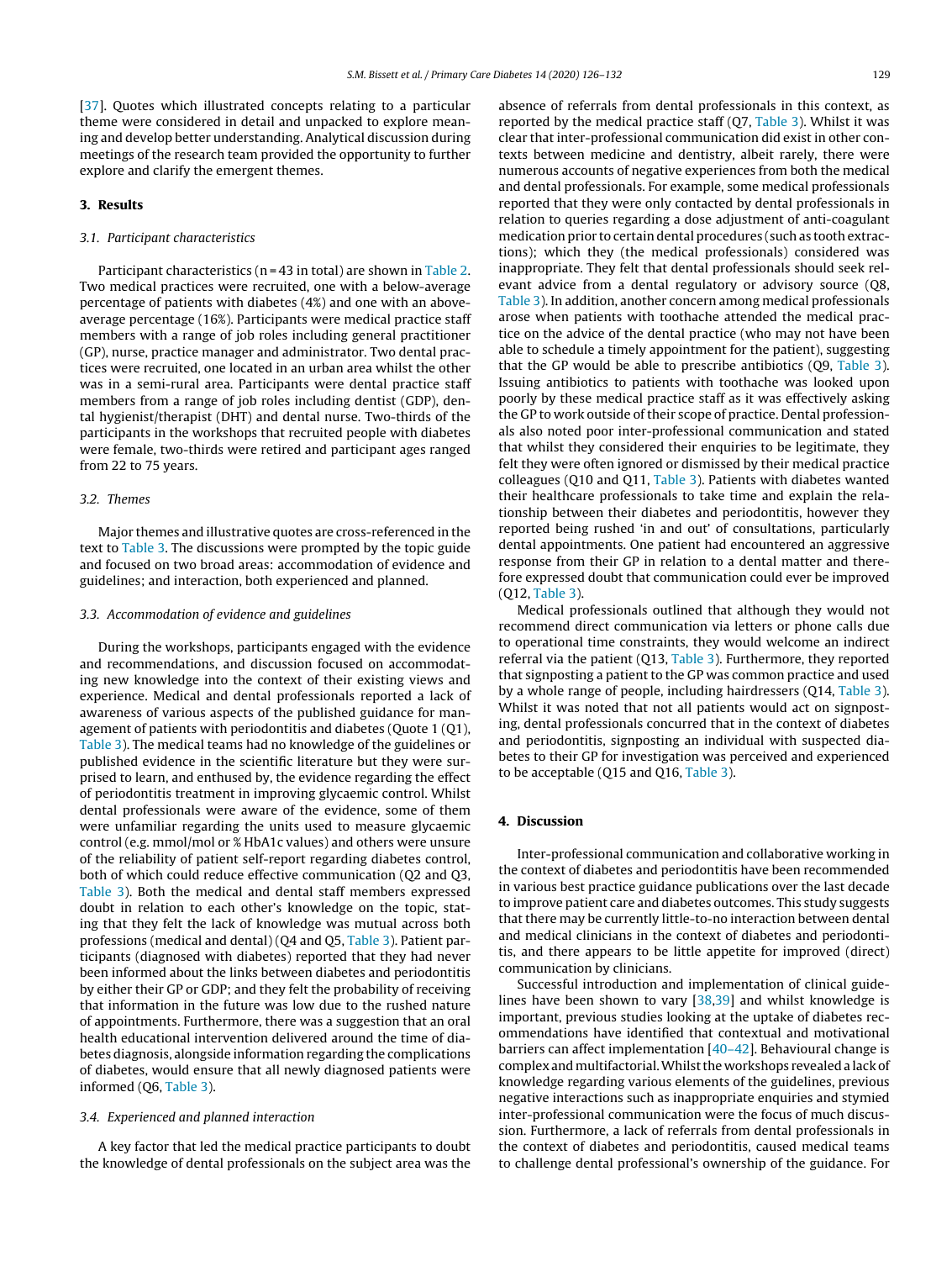#### <span id="page-4-0"></span>**Table 3**

Themes regarding collaboration in the context of diabetes and periodontitis and illustrative quotes.

| Theme                                       | Quotes                                                                                                                                                                                                                                                                                                                                                                                                                                                                                                                                                                                                                                                                                                                                                                                                                                                                                                                                                                                                                                                                                                                                                                                                                                                                                                                                                                                                                                                                                                                                                                                                                                                                                                                                                                                                                                      |
|---------------------------------------------|---------------------------------------------------------------------------------------------------------------------------------------------------------------------------------------------------------------------------------------------------------------------------------------------------------------------------------------------------------------------------------------------------------------------------------------------------------------------------------------------------------------------------------------------------------------------------------------------------------------------------------------------------------------------------------------------------------------------------------------------------------------------------------------------------------------------------------------------------------------------------------------------------------------------------------------------------------------------------------------------------------------------------------------------------------------------------------------------------------------------------------------------------------------------------------------------------------------------------------------------------------------------------------------------------------------------------------------------------------------------------------------------------------------------------------------------------------------------------------------------------------------------------------------------------------------------------------------------------------------------------------------------------------------------------------------------------------------------------------------------------------------------------------------------------------------------------------------------|
| Accommodation of<br>evidence and guidelines | Q1: I think it makes sense I suppose they have increased risk of, almost everything but do we know why? Do we<br>know why they have poorer glycaemic control? Is it because of, inflammation and infection that causes worsening of it?<br>(Medical professional, W2001: 51-56).<br>Q2: I wouldn't know to that, sort of, depth like things like your HbA1c, it's not, I know the term, but I don't know it in<br>and out, 'cos [because] it's just not something that I would have to probably look it up, just to inform myself a little bit.<br>(Dental professional, W1008: 150-153)<br>Q3:  in my experience you're not really sure how well it's [diabetes] being managed and neither are they (the<br>patient) probably for that matter' (Dental professional, W1003: 85-88).<br>O4: What is their [dentist's] awareness of the links between periodontitis and diabetes? Or what's their ownership of it?<br>'Cos you know work[ing] in silos where, 'it's a dental problem, not mine', but obviously, it's very joined together.<br>(Medical professional, W2003: 671-676).<br>05: I think they (general practitioners) don't probably appreciate, they don't appreciate this link, but I think they also<br>don't appreciate, the level of understanding that as a professional group, we have, of how, if you like, our world [the oral<br>cavity] impacts on the greater systemic world [systemic health].' (Dental Professional, W1003: 363-365).<br>06:  you know, so it's part of the, the education rather than, you know, if you're lucky enough to have a doctor that's<br>going to, a dentist that's going to take this on board, you could miss out couldn't you? But, if it was part of the education,<br>in general for newly diagnosed, well everybody would be aware of it. (Patient participant, W3005: 1255–1257) |
| <b>Experienced</b> interaction              | 07: What about the other way around? What about dentists referring to us? I've never had anyone who's been sent to me<br>by a dentist saying, "I've been told I need to tighten up my diabetic control". (Medical professional, W2003: 668–671).<br>Q8: If they're on warfarin [anti-coagulant therapy], "what is the advice about warfarin for doing surgery", that's what they<br>ask. (Medical Professionals, W6007: 740-741).<br>Q9: We've had them in the last few weeks again where they've [the patient] had a [dental] problem, they've contacted the<br>dentist and they've been told  "Oh, go to your doctor he'll give you antibiotics". We don't prescribe [in] that<br>[scenario], no we won't [give antibiotics]. We have written to all the dentists before and said, to remind them that they<br>shouldn't be sending dental patients to us. (Medical professional, W6009: 630-665).<br>010: Based upon the times I've contacted GPs to ask for blood tests, you know, when it might be you have a suspicion of<br>anaemia or other things they're not really ve[ry], in my opinion, not particularly receptive to that. (Dental Professional,<br>W1003: 277-288).<br>Q11: If we make the referral, it's not usually very well received at all I think there's a perception they think we're<br>interfering or we're, we're stepping beyond our remit (Dental Professional, W1003: 357-358)<br>Q12: Well, I get a [diabetes] review twice a yearthey're very goodbut, my doctor isviolently against, anything to<br>do with dentistrythey [say they] haven't got timethey don't see the holistic, sort of, situation. (Person with diabetes,<br>W3002: 1115-1138).                                                                                                                                                          |
| Planned interaction                         | Q13: The best thing for [the dentist] to do would be to encourage them just to come along, like, we don't want loads of<br>letters, but if they can just encourage, we'd always be happy to see them and check [HbA1c] and do their [bloods], you<br>know. (Medical Professional, W2006: 749-754)<br>Q14: I think that's the easiest way, we've got hairdressers sending us patients, chiropractors do if the dentist said, "Go<br>and see your doctor, 'cos I think these two are linked", they would come, some of them would comewe probably<br>wouldn't be that responsive to a letter, but if they use the patients as the vehicle, it's their body, and then the ones that are<br>interested would come.' (Medical Professional, W2003: 787-802).<br>Q15: I didn't contact their GP, but we advised them to go and get tested and they did. I didn't actually write a letter or<br>anything, they, they went, I explained the risk of diabetes, had my suspicions, I've done it on about 3 patients that we've,<br>we've advised to go for testing. (Dental Professional, W1007: 269-270).<br>Q16: Well yeah, and probably, a bit of thinking, is it easier for the patient just to make that call themselves, and go and do<br>it themselves. (Dental Professional, W1003: 265-266).                                                                                                                                                                                                                                                                                                                                                                                                                                                                                                                                                 |

Q1, Q2; quote 1, quote 2 etc. W#, workshop number and participant identifier, followed by the corresponding line numbers that relate to the location of the quote within the transcription.

their part, dental participants knew of the evidence, but described a history of non-replies or dismissive responses from GPs.

Miscommunication between dental and medical clinicians has previously been reported elsewhere in the literature. A study of German GPs and GDPs showed problematic collaborative working with allegations of poor knowledge, uncertainty of role and previous difficult interactions [[23\].](#page-5-0) Holzinger et al. also reported GPs' frustration relating to requests from GDPs for advice on anticoagulant therapy and dose adjustment for dental procedures, suggesting that this practice is widespread  $[23]$ . Cope et al. found UK GPs to be equally frustrated when faced with prescribing antibiotics to treat dental pain (particularly given concerns regarding antimicrobial resistance) [\[43\].](#page-6-0)

Miscommunication between physicians and other allied health professionals in the context of diabetes has also been reported, with barriers relating to uncertainty of role and distrust of inter-professional working [\[44–46\].](#page-6-0) Schweizer studied interprofessional collaboration and diabetes care in Switzerland and suggested that perception about collaboration is important and the negative experiences of communication are likely to influence team-working [\[46\].](#page-6-0) The findings of the current study are consistent with the literature and suggest that despite the continued publica-

tion of international guidance documents advocating the benefits of inter-professional communication, the implementation of these recommendations offer a significant challenge for dental and medical clinicians and additional strategies are needed to change clinical practice.

With time constraints being common in healthcare, minimal disruption has been reported to be important in the implementation of clinical behaviours [\[47\].](#page-6-0) Active signposting has been shown to be effective in the context of reducing the amount of inappropriate GP consultations by triaging patients to a more appropriate healthcare professional  $[48]$ ; and it is recommended in the UK NHS Year of Care initiative for managing long term conditions [\[49\].](#page-6-0) During the workshops, previous occurrences of indirect referral were described as acceptable by dental professionals in the case of suspected diabetes; and medical professionals suggested that indirect referral from a variety of sources was not only commonplace, but actually preferred over a letter or a telephone call. Furthermore, NHS England have (August 2019) published a commissioning standard for the dental care of people with diabetes that recommends signposting. The document states that considerable NHS savings can be made by informing patients with diabetes (in the medical practice) about the links between periodontitis and dia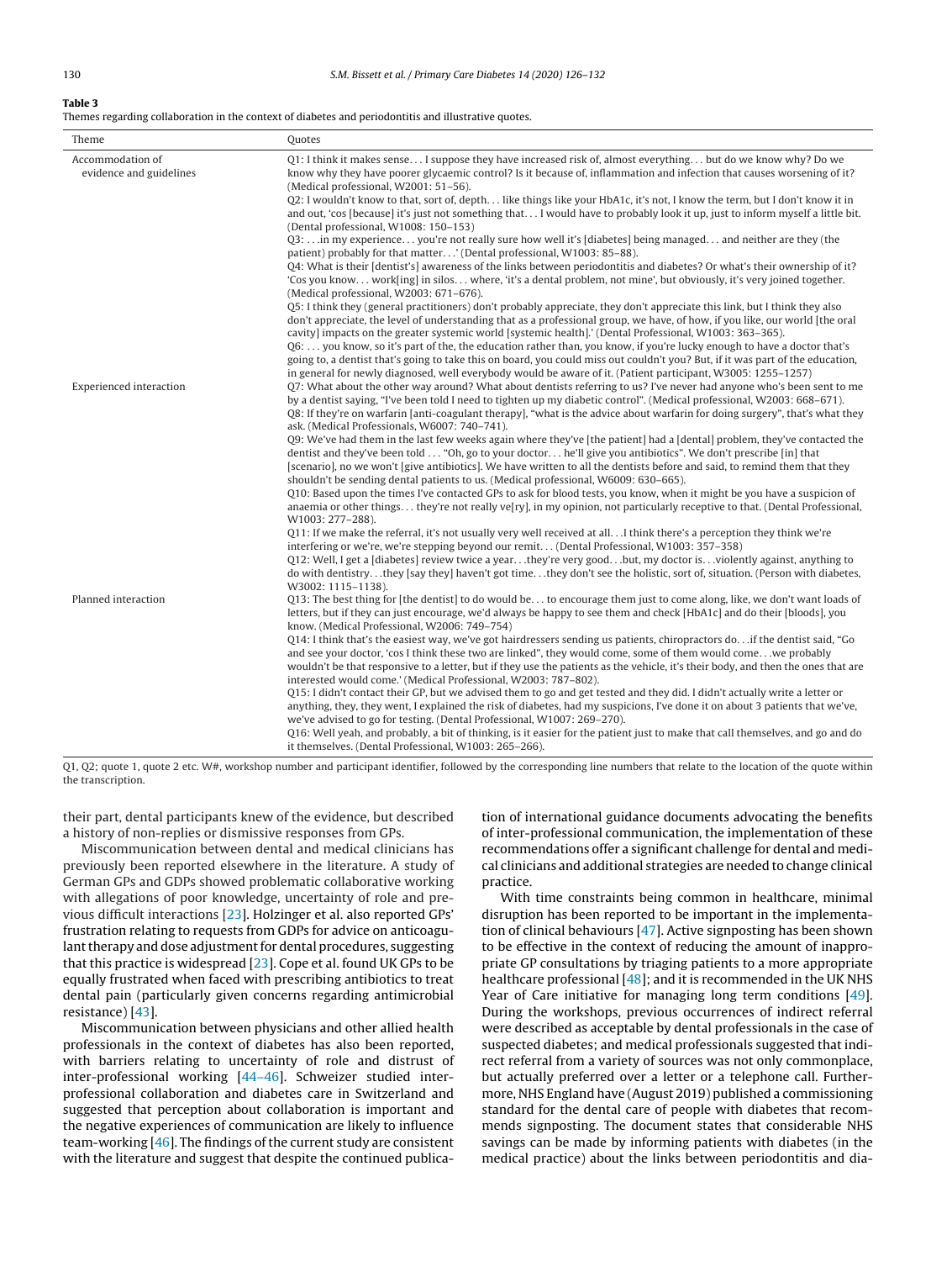<span id="page-5-0"></span>betes and signposting them to a dentist for periodontal screening [[50\].](#page-6-0)

In the event of patients with diabetes and periodontitis, particularly those with poorly controlled diabetes who do not have a dentist, engaging with and acting on information and signposting by their family physician (or nurse), they stand to benefit from periodontal treatment that has the potential to improve their glycaemic control. HbA1c reductions of up to 3−4 mmol/mol seen up to 3–4 months after periodontitis treatment [15] could be a significant incentive for improved inter-professional communication. Whilst it is uncertain whether the implementation of the NHS commissioning standard will be more successful than that of previous diabetes and periodontitis guidance, further research is needed to explore whether signposting in the context of diabetes and periodontitis offers an effective substitute to direct referral and an important solution to the problems associated with interprofessional communication.

#### 4.1. Strengths and weaknesses

Six workshops enabled exploration of the perspectives of patients, medical and dental professionals to interprofessional communication in the context of diabetes and periodontitis. Workshops were considered appropriate methodology as they would enable learning, broad discussion and problem solving. However, the availability of interested healthcare professionals and patients made recruitment problematic. This lead to the decision to recruit at a practice level and through a PPI group. To facilitate recruitment further, the workshops were held either at lunchtime or as part of an established meeting, and refreshments and remuneration provided. Future research should aim to conduct an integrated workshop with people with diabetes and healthcare professionals together as it may stimulate alternative discussion on this topic.

## **5. Conclusion**

Whilst inter-professional collaboration in the context of diabetes and periodontitis is a key recommendation that features in numerous published best practice guidance documents, it is clearly complex and challenging to implement. We consider that it is important for academics and specialists involved in guideline publication to consider the implementation of their recommendations as part of the process of developing guidance. Indirect referral, whereby the patient is signposted to a healthcare professional, was suggested by medical and dental professionals as a useful alternative to the traditional (and time consuming) letter or telephone call and has recently been recommended in an NHS commissioning standard outlining dental care for people with diabetes. Further research is necessary to evaluate signposting in this context to establish whether it is an effective, albeit indirect, communication tool.

## **Conflict of interest**

No potential conflict of interest was reported by the authors.

#### **Sources of funding statement**

This research was funded by a UK National Institute for Health Research Doctoral Research Fellowship (DRF-2014-07-023).

## **References**

[1] [H.](http://refhub.elsevier.com/S1751-9918(19)30429-2/sbref0005) [Löe,](http://refhub.elsevier.com/S1751-9918(19)30429-2/sbref0005) [Periodontal](http://refhub.elsevier.com/S1751-9918(19)30429-2/sbref0005) [disease:](http://refhub.elsevier.com/S1751-9918(19)30429-2/sbref0005) [the](http://refhub.elsevier.com/S1751-9918(19)30429-2/sbref0005) [sixth](http://refhub.elsevier.com/S1751-9918(19)30429-2/sbref0005) [complication](http://refhub.elsevier.com/S1751-9918(19)30429-2/sbref0005) [of](http://refhub.elsevier.com/S1751-9918(19)30429-2/sbref0005) [diabetes](http://refhub.elsevier.com/S1751-9918(19)30429-2/sbref0005) [mellitus,](http://refhub.elsevier.com/S1751-9918(19)30429-2/sbref0005) [Dia](http://refhub.elsevier.com/S1751-9918(19)30429-2/sbref0005)[betes](http://refhub.elsevier.com/S1751-9918(19)30429-2/sbref0005) [Care](http://refhub.elsevier.com/S1751-9918(19)30429-2/sbref0005) [16](http://refhub.elsevier.com/S1751-9918(19)30429-2/sbref0005) [\(1993\)](http://refhub.elsevier.com/S1751-9918(19)30429-2/sbref0005) [329–334.](http://refhub.elsevier.com/S1751-9918(19)30429-2/sbref0005)

- [2] [B.L.](http://refhub.elsevier.com/S1751-9918(19)30429-2/sbref0010) [Mealey,](http://refhub.elsevier.com/S1751-9918(19)30429-2/sbref0010) [G.L.](http://refhub.elsevier.com/S1751-9918(19)30429-2/sbref0010) [Ocampo,](http://refhub.elsevier.com/S1751-9918(19)30429-2/sbref0010) [Diabetes](http://refhub.elsevier.com/S1751-9918(19)30429-2/sbref0010) [mellitus](http://refhub.elsevier.com/S1751-9918(19)30429-2/sbref0010) [and](http://refhub.elsevier.com/S1751-9918(19)30429-2/sbref0010) [periodontal](http://refhub.elsevier.com/S1751-9918(19)30429-2/sbref0010) [disease,](http://refhub.elsevier.com/S1751-9918(19)30429-2/sbref0010) [Periodon](http://refhub.elsevier.com/S1751-9918(19)30429-2/sbref0010)[tol.](http://refhub.elsevier.com/S1751-9918(19)30429-2/sbref0010) [2000](http://refhub.elsevier.com/S1751-9918(19)30429-2/sbref0010) [44](http://refhub.elsevier.com/S1751-9918(19)30429-2/sbref0010) [\(2007\)](http://refhub.elsevier.com/S1751-9918(19)30429-2/sbref0010) [127](http://refhub.elsevier.com/S1751-9918(19)30429-2/sbref0010)–[153.](http://refhub.elsevier.com/S1751-9918(19)30429-2/sbref0010)
- [3] [P.M.](http://refhub.elsevier.com/S1751-9918(19)30429-2/sbref0015) [Preshaw,](http://refhub.elsevier.com/S1751-9918(19)30429-2/sbref0015) [A.L.](http://refhub.elsevier.com/S1751-9918(19)30429-2/sbref0015) [Alba,](http://refhub.elsevier.com/S1751-9918(19)30429-2/sbref0015) [D.](http://refhub.elsevier.com/S1751-9918(19)30429-2/sbref0015) [Herrera,](http://refhub.elsevier.com/S1751-9918(19)30429-2/sbref0015) [et](http://refhub.elsevier.com/S1751-9918(19)30429-2/sbref0015) [al.,](http://refhub.elsevier.com/S1751-9918(19)30429-2/sbref0015) [Periodontitis](http://refhub.elsevier.com/S1751-9918(19)30429-2/sbref0015) [and](http://refhub.elsevier.com/S1751-9918(19)30429-2/sbref0015) [diabetes:](http://refhub.elsevier.com/S1751-9918(19)30429-2/sbref0015) [a](http://refhub.elsevier.com/S1751-9918(19)30429-2/sbref0015) [two-way](http://refhub.elsevier.com/S1751-9918(19)30429-2/sbref0015) [relationship,](http://refhub.elsevier.com/S1751-9918(19)30429-2/sbref0015) [Diabetologia](http://refhub.elsevier.com/S1751-9918(19)30429-2/sbref0015) [55](http://refhub.elsevier.com/S1751-9918(19)30429-2/sbref0015) [\(2012\)](http://refhub.elsevier.com/S1751-9918(19)30429-2/sbref0015) [21–31.](http://refhub.elsevier.com/S1751-9918(19)30429-2/sbref0015)
- [4] [E.M.](http://refhub.elsevier.com/S1751-9918(19)30429-2/sbref0020) [Allen,](http://refhub.elsevier.com/S1751-9918(19)30429-2/sbref0020) [H.M.](http://refhub.elsevier.com/S1751-9918(19)30429-2/sbref0020) [Ziada,](http://refhub.elsevier.com/S1751-9918(19)30429-2/sbref0020) [D.](http://refhub.elsevier.com/S1751-9918(19)30429-2/sbref0020) [O'Halloran,](http://refhub.elsevier.com/S1751-9918(19)30429-2/sbref0020) [et](http://refhub.elsevier.com/S1751-9918(19)30429-2/sbref0020) [al.,](http://refhub.elsevier.com/S1751-9918(19)30429-2/sbref0020) [Attitudes,](http://refhub.elsevier.com/S1751-9918(19)30429-2/sbref0020) [awareness](http://refhub.elsevier.com/S1751-9918(19)30429-2/sbref0020) [and](http://refhub.elsevier.com/S1751-9918(19)30429-2/sbref0020) [oral](http://refhub.elsevier.com/S1751-9918(19)30429-2/sbref0020) [health-related](http://refhub.elsevier.com/S1751-9918(19)30429-2/sbref0020) [quality](http://refhub.elsevier.com/S1751-9918(19)30429-2/sbref0020) [of](http://refhub.elsevier.com/S1751-9918(19)30429-2/sbref0020) [life](http://refhub.elsevier.com/S1751-9918(19)30429-2/sbref0020) [in](http://refhub.elsevier.com/S1751-9918(19)30429-2/sbref0020) [patients](http://refhub.elsevier.com/S1751-9918(19)30429-2/sbref0020) [with](http://refhub.elsevier.com/S1751-9918(19)30429-2/sbref0020) [diabetes,](http://refhub.elsevier.com/S1751-9918(19)30429-2/sbref0020) [J.](http://refhub.elsevier.com/S1751-9918(19)30429-2/sbref0020) [Oral](http://refhub.elsevier.com/S1751-9918(19)30429-2/sbref0020) [Rehabil.](http://refhub.elsevier.com/S1751-9918(19)30429-2/sbref0020) [35](http://refhub.elsevier.com/S1751-9918(19)30429-2/sbref0020) [\(2008\)](http://refhub.elsevier.com/S1751-9918(19)30429-2/sbref0020) [218](http://refhub.elsevier.com/S1751-9918(19)30429-2/sbref0020)–[223.](http://refhub.elsevier.com/S1751-9918(19)30429-2/sbref0020)
- [5] [L.K.](http://refhub.elsevier.com/S1751-9918(19)30429-2/sbref0025) [O'Dowd,](http://refhub.elsevier.com/S1751-9918(19)30429-2/sbref0025) [J.](http://refhub.elsevier.com/S1751-9918(19)30429-2/sbref0025) [Durham,](http://refhub.elsevier.com/S1751-9918(19)30429-2/sbref0025) [G.I.](http://refhub.elsevier.com/S1751-9918(19)30429-2/sbref0025) [McCracken,](http://refhub.elsevier.com/S1751-9918(19)30429-2/sbref0025) [P.M.](http://refhub.elsevier.com/S1751-9918(19)30429-2/sbref0025) [Preshaw,](http://refhub.elsevier.com/S1751-9918(19)30429-2/sbref0025) [Patients'](http://refhub.elsevier.com/S1751-9918(19)30429-2/sbref0025) [experiences](http://refhub.elsevier.com/S1751-9918(19)30429-2/sbref0025) [of](http://refhub.elsevier.com/S1751-9918(19)30429-2/sbref0025) [the](http://refhub.elsevier.com/S1751-9918(19)30429-2/sbref0025) [impact](http://refhub.elsevier.com/S1751-9918(19)30429-2/sbref0025) [of](http://refhub.elsevier.com/S1751-9918(19)30429-2/sbref0025) [periodontal](http://refhub.elsevier.com/S1751-9918(19)30429-2/sbref0025) [disease,](http://refhub.elsevier.com/S1751-9918(19)30429-2/sbref0025) [J.](http://refhub.elsevier.com/S1751-9918(19)30429-2/sbref0025) [Clin.](http://refhub.elsevier.com/S1751-9918(19)30429-2/sbref0025) [Periodontol.](http://refhub.elsevier.com/S1751-9918(19)30429-2/sbref0025) [37](http://refhub.elsevier.com/S1751-9918(19)30429-2/sbref0025) [\(2010\)](http://refhub.elsevier.com/S1751-9918(19)30429-2/sbref0025) [334](http://refhub.elsevier.com/S1751-9918(19)30429-2/sbref0025)–[339.](http://refhub.elsevier.com/S1751-9918(19)30429-2/sbref0025)
- [6] [L.](http://refhub.elsevier.com/S1751-9918(19)30429-2/sbref0030) [Montebugnoli,](http://refhub.elsevier.com/S1751-9918(19)30429-2/sbref0030) [D.](http://refhub.elsevier.com/S1751-9918(19)30429-2/sbref0030) [Servidio,](http://refhub.elsevier.com/S1751-9918(19)30429-2/sbref0030) [R.A.](http://refhub.elsevier.com/S1751-9918(19)30429-2/sbref0030) [Miaton,](http://refhub.elsevier.com/S1751-9918(19)30429-2/sbref0030) [et](http://refhub.elsevier.com/S1751-9918(19)30429-2/sbref0030) [al.,](http://refhub.elsevier.com/S1751-9918(19)30429-2/sbref0030) [Periodontal](http://refhub.elsevier.com/S1751-9918(19)30429-2/sbref0030) [health](http://refhub.elsevier.com/S1751-9918(19)30429-2/sbref0030) [improves](http://refhub.elsevier.com/S1751-9918(19)30429-2/sbref0030) [systemic](http://refhub.elsevier.com/S1751-9918(19)30429-2/sbref0030) [inflammatory](http://refhub.elsevier.com/S1751-9918(19)30429-2/sbref0030) and heaemostatic [status](http://refhub.elsevier.com/S1751-9918(19)30429-2/sbref0030) in subjects with coronary heart [disease,](http://refhub.elsevier.com/S1751-9918(19)30429-2/sbref0030) [J.](http://refhub.elsevier.com/S1751-9918(19)30429-2/sbref0030) [Clin.](http://refhub.elsevier.com/S1751-9918(19)30429-2/sbref0030) [Periodontol.](http://refhub.elsevier.com/S1751-9918(19)30429-2/sbref0030) [32](http://refhub.elsevier.com/S1751-9918(19)30429-2/sbref0030) [\(2005\)](http://refhub.elsevier.com/S1751-9918(19)30429-2/sbref0030) [188–192.](http://refhub.elsevier.com/S1751-9918(19)30429-2/sbref0030)
- [7] [T.](http://refhub.elsevier.com/S1751-9918(19)30429-2/sbref0035) [Saito,](http://refhub.elsevier.com/S1751-9918(19)30429-2/sbref0035) [Y.](http://refhub.elsevier.com/S1751-9918(19)30429-2/sbref0035) [Shimazaki,](http://refhub.elsevier.com/S1751-9918(19)30429-2/sbref0035) [Y.](http://refhub.elsevier.com/S1751-9918(19)30429-2/sbref0035) [Kiyohara,](http://refhub.elsevier.com/S1751-9918(19)30429-2/sbref0035) [et](http://refhub.elsevier.com/S1751-9918(19)30429-2/sbref0035) [al.,](http://refhub.elsevier.com/S1751-9918(19)30429-2/sbref0035) [The](http://refhub.elsevier.com/S1751-9918(19)30429-2/sbref0035) [severity](http://refhub.elsevier.com/S1751-9918(19)30429-2/sbref0035) [of](http://refhub.elsevier.com/S1751-9918(19)30429-2/sbref0035) [periodontal](http://refhub.elsevier.com/S1751-9918(19)30429-2/sbref0035) [disease](http://refhub.elsevier.com/S1751-9918(19)30429-2/sbref0035) [is](http://refhub.elsevier.com/S1751-9918(19)30429-2/sbref0035) [associated](http://refhub.elsevier.com/S1751-9918(19)30429-2/sbref0035) [with](http://refhub.elsevier.com/S1751-9918(19)30429-2/sbref0035) [the](http://refhub.elsevier.com/S1751-9918(19)30429-2/sbref0035) [development](http://refhub.elsevier.com/S1751-9918(19)30429-2/sbref0035) [of](http://refhub.elsevier.com/S1751-9918(19)30429-2/sbref0035) [glucose](http://refhub.elsevier.com/S1751-9918(19)30429-2/sbref0035) [intolerance](http://refhub.elsevier.com/S1751-9918(19)30429-2/sbref0035) [in](http://refhub.elsevier.com/S1751-9918(19)30429-2/sbref0035) [non-diabetics:](http://refhub.elsevier.com/S1751-9918(19)30429-2/sbref0035) [the](http://refhub.elsevier.com/S1751-9918(19)30429-2/sbref0035) [Hisayama](http://refhub.elsevier.com/S1751-9918(19)30429-2/sbref0035) [Study,](http://refhub.elsevier.com/S1751-9918(19)30429-2/sbref0035) [J.](http://refhub.elsevier.com/S1751-9918(19)30429-2/sbref0035) [Dent.](http://refhub.elsevier.com/S1751-9918(19)30429-2/sbref0035) [Res.](http://refhub.elsevier.com/S1751-9918(19)30429-2/sbref0035) [83](http://refhub.elsevier.com/S1751-9918(19)30429-2/sbref0035) [\(2004\)](http://refhub.elsevier.com/S1751-9918(19)30429-2/sbref0035) [485–490.](http://refhub.elsevier.com/S1751-9918(19)30429-2/sbref0035)
- [8] [A.](http://refhub.elsevier.com/S1751-9918(19)30429-2/sbref0040) [Saremi,](http://refhub.elsevier.com/S1751-9918(19)30429-2/sbref0040) [R.G.](http://refhub.elsevier.com/S1751-9918(19)30429-2/sbref0040) [Nelson,](http://refhub.elsevier.com/S1751-9918(19)30429-2/sbref0040) [M.](http://refhub.elsevier.com/S1751-9918(19)30429-2/sbref0040) [Tullock-Reid,](http://refhub.elsevier.com/S1751-9918(19)30429-2/sbref0040) [Periodontal](http://refhub.elsevier.com/S1751-9918(19)30429-2/sbref0040) [disease](http://refhub.elsevier.com/S1751-9918(19)30429-2/sbref0040) [and](http://refhub.elsevier.com/S1751-9918(19)30429-2/sbref0040) [mortality](http://refhub.elsevier.com/S1751-9918(19)30429-2/sbref0040) [in](http://refhub.elsevier.com/S1751-9918(19)30429-2/sbref0040) [type](http://refhub.elsevier.com/S1751-9918(19)30429-2/sbref0040) [2](http://refhub.elsevier.com/S1751-9918(19)30429-2/sbref0040) [diabetes,](http://refhub.elsevier.com/S1751-9918(19)30429-2/sbref0040) [Diabetes](http://refhub.elsevier.com/S1751-9918(19)30429-2/sbref0040) [Care](http://refhub.elsevier.com/S1751-9918(19)30429-2/sbref0040) [28](http://refhub.elsevier.com/S1751-9918(19)30429-2/sbref0040) [\(2005\)](http://refhub.elsevier.com/S1751-9918(19)30429-2/sbref0040) [27–32.](http://refhub.elsevier.com/S1751-9918(19)30429-2/sbref0040)
- [9] [N.J.](http://refhub.elsevier.com/S1751-9918(19)30429-2/sbref0045) [Kassebaum,](http://refhub.elsevier.com/S1751-9918(19)30429-2/sbref0045) [E.](http://refhub.elsevier.com/S1751-9918(19)30429-2/sbref0045) [Bernabé,](http://refhub.elsevier.com/S1751-9918(19)30429-2/sbref0045) [M.](http://refhub.elsevier.com/S1751-9918(19)30429-2/sbref0045) [Dahiya,](http://refhub.elsevier.com/S1751-9918(19)30429-2/sbref0045) [et](http://refhub.elsevier.com/S1751-9918(19)30429-2/sbref0045) [al.,](http://refhub.elsevier.com/S1751-9918(19)30429-2/sbref0045) [Global](http://refhub.elsevier.com/S1751-9918(19)30429-2/sbref0045) [burden](http://refhub.elsevier.com/S1751-9918(19)30429-2/sbref0045) [of](http://refhub.elsevier.com/S1751-9918(19)30429-2/sbref0045) [severe](http://refhub.elsevier.com/S1751-9918(19)30429-2/sbref0045) [periodon](http://refhub.elsevier.com/S1751-9918(19)30429-2/sbref0045)[titis](http://refhub.elsevier.com/S1751-9918(19)30429-2/sbref0045) [in](http://refhub.elsevier.com/S1751-9918(19)30429-2/sbref0045) [1990-2010:](http://refhub.elsevier.com/S1751-9918(19)30429-2/sbref0045) [a](http://refhub.elsevier.com/S1751-9918(19)30429-2/sbref0045) [systematic](http://refhub.elsevier.com/S1751-9918(19)30429-2/sbref0045) [review](http://refhub.elsevier.com/S1751-9918(19)30429-2/sbref0045) [and](http://refhub.elsevier.com/S1751-9918(19)30429-2/sbref0045) [meta-regression,](http://refhub.elsevier.com/S1751-9918(19)30429-2/sbref0045) [J.](http://refhub.elsevier.com/S1751-9918(19)30429-2/sbref0045) [Dent.](http://refhub.elsevier.com/S1751-9918(19)30429-2/sbref0045) [Res.](http://refhub.elsevier.com/S1751-9918(19)30429-2/sbref0045) [93](http://refhub.elsevier.com/S1751-9918(19)30429-2/sbref0045) [\(2014\)](http://refhub.elsevier.com/S1751-9918(19)30429-2/sbref0045) [1045–1053.](http://refhub.elsevier.com/S1751-9918(19)30429-2/sbref0045)
- [10] [D.](http://refhub.elsevier.com/S1751-9918(19)30429-2/sbref0050) [White,](http://refhub.elsevier.com/S1751-9918(19)30429-2/sbref0050) [N.](http://refhub.elsevier.com/S1751-9918(19)30429-2/sbref0050) [Pitts,](http://refhub.elsevier.com/S1751-9918(19)30429-2/sbref0050) [J.G.](http://refhub.elsevier.com/S1751-9918(19)30429-2/sbref0050) [Steele,](http://refhub.elsevier.com/S1751-9918(19)30429-2/sbref0050) [et](http://refhub.elsevier.com/S1751-9918(19)30429-2/sbref0050) [al.,](http://refhub.elsevier.com/S1751-9918(19)30429-2/sbref0050) [Diseases](http://refhub.elsevier.com/S1751-9918(19)30429-2/sbref0050) [and](http://refhub.elsevier.com/S1751-9918(19)30429-2/sbref0050) [Related](http://refhub.elsevier.com/S1751-9918(19)30429-2/sbref0050) [Disorders,](http://refhub.elsevier.com/S1751-9918(19)30429-2/sbref0050) [NHS](http://refhub.elsevier.com/S1751-9918(19)30429-2/sbref0050) [Infor](http://refhub.elsevier.com/S1751-9918(19)30429-2/sbref0050)[mation](http://refhub.elsevier.com/S1751-9918(19)30429-2/sbref0050) [Centre](http://refhub.elsevier.com/S1751-9918(19)30429-2/sbref0050) [for](http://refhub.elsevier.com/S1751-9918(19)30429-2/sbref0050) [Health](http://refhub.elsevier.com/S1751-9918(19)30429-2/sbref0050) [and](http://refhub.elsevier.com/S1751-9918(19)30429-2/sbref0050) [Social](http://refhub.elsevier.com/S1751-9918(19)30429-2/sbref0050) [Care,](http://refhub.elsevier.com/S1751-9918(19)30429-2/sbref0050) [London,](http://refhub.elsevier.com/S1751-9918(19)30429-2/sbref0050) [2011.](http://refhub.elsevier.com/S1751-9918(19)30429-2/sbref0050)
- [11] [C.](http://refhub.elsevier.com/S1751-9918(19)30429-2/sbref0055) [Tsai,](http://refhub.elsevier.com/S1751-9918(19)30429-2/sbref0055) C. [Hayes,](http://refhub.elsevier.com/S1751-9918(19)30429-2/sbref0055) [G.W.](http://refhub.elsevier.com/S1751-9918(19)30429-2/sbref0055) [Taylor,](http://refhub.elsevier.com/S1751-9918(19)30429-2/sbref0055) [Glycemic](http://refhub.elsevier.com/S1751-9918(19)30429-2/sbref0055) [control](http://refhub.elsevier.com/S1751-9918(19)30429-2/sbref0055) [of](http://refhub.elsevier.com/S1751-9918(19)30429-2/sbref0055) [type](http://refhub.elsevier.com/S1751-9918(19)30429-2/sbref0055) [2](http://refhub.elsevier.com/S1751-9918(19)30429-2/sbref0055) [diabetes](http://refhub.elsevier.com/S1751-9918(19)30429-2/sbref0055) [and](http://refhub.elsevier.com/S1751-9918(19)30429-2/sbref0055) [severe](http://refhub.elsevier.com/S1751-9918(19)30429-2/sbref0055) [periodontal](http://refhub.elsevier.com/S1751-9918(19)30429-2/sbref0055) [disease](http://refhub.elsevier.com/S1751-9918(19)30429-2/sbref0055) [in](http://refhub.elsevier.com/S1751-9918(19)30429-2/sbref0055) [the](http://refhub.elsevier.com/S1751-9918(19)30429-2/sbref0055) [US](http://refhub.elsevier.com/S1751-9918(19)30429-2/sbref0055) [adult](http://refhub.elsevier.com/S1751-9918(19)30429-2/sbref0055) [population,](http://refhub.elsevier.com/S1751-9918(19)30429-2/sbref0055) [Community](http://refhub.elsevier.com/S1751-9918(19)30429-2/sbref0055) [Dent.](http://refhub.elsevier.com/S1751-9918(19)30429-2/sbref0055) [Oral](http://refhub.elsevier.com/S1751-9918(19)30429-2/sbref0055) [Epi](http://refhub.elsevier.com/S1751-9918(19)30429-2/sbref0055)[demiol.](http://refhub.elsevier.com/S1751-9918(19)30429-2/sbref0055) [30](http://refhub.elsevier.com/S1751-9918(19)30429-2/sbref0055) [\(2002\)](http://refhub.elsevier.com/S1751-9918(19)30429-2/sbref0055) [182](http://refhub.elsevier.com/S1751-9918(19)30429-2/sbref0055)–[192.](http://refhub.elsevier.com/S1751-9918(19)30429-2/sbref0055)
- [12] [B.L.](http://refhub.elsevier.com/S1751-9918(19)30429-2/sbref0060) [Pihlstrom,](http://refhub.elsevier.com/S1751-9918(19)30429-2/sbref0060) [B.S.](http://refhub.elsevier.com/S1751-9918(19)30429-2/sbref0060) [Michalowicz,](http://refhub.elsevier.com/S1751-9918(19)30429-2/sbref0060) [N.W.Johnson,](http://refhub.elsevier.com/S1751-9918(19)30429-2/sbref0060) [Periodontal](http://refhub.elsevier.com/S1751-9918(19)30429-2/sbref0060) [diseases,](http://refhub.elsevier.com/S1751-9918(19)30429-2/sbref0060) [Lancet](http://refhub.elsevier.com/S1751-9918(19)30429-2/sbref0060) [366](http://refhub.elsevier.com/S1751-9918(19)30429-2/sbref0060) [\(2005\)](http://refhub.elsevier.com/S1751-9918(19)30429-2/sbref0060) [1809](http://refhub.elsevier.com/S1751-9918(19)30429-2/sbref0060)–[1820.](http://refhub.elsevier.com/S1751-9918(19)30429-2/sbref0060)
- [13] [W.A.](http://refhub.elsevier.com/S1751-9918(19)30429-2/sbref0065) [Soskolne,](http://refhub.elsevier.com/S1751-9918(19)30429-2/sbref0065) [A.](http://refhub.elsevier.com/S1751-9918(19)30429-2/sbref0065) [Klinger,](http://refhub.elsevier.com/S1751-9918(19)30429-2/sbref0065) [The](http://refhub.elsevier.com/S1751-9918(19)30429-2/sbref0065) [relationship](http://refhub.elsevier.com/S1751-9918(19)30429-2/sbref0065) [between](http://refhub.elsevier.com/S1751-9918(19)30429-2/sbref0065) [periodontal](http://refhub.elsevier.com/S1751-9918(19)30429-2/sbref0065) [diseases](http://refhub.elsevier.com/S1751-9918(19)30429-2/sbref0065) [and](http://refhub.elsevier.com/S1751-9918(19)30429-2/sbref0065) [diabetes:](http://refhub.elsevier.com/S1751-9918(19)30429-2/sbref0065) [an](http://refhub.elsevier.com/S1751-9918(19)30429-2/sbref0065) [overview,](http://refhub.elsevier.com/S1751-9918(19)30429-2/sbref0065) [Ann.](http://refhub.elsevier.com/S1751-9918(19)30429-2/sbref0065) [Periodontol.](http://refhub.elsevier.com/S1751-9918(19)30429-2/sbref0065) [6](http://refhub.elsevier.com/S1751-9918(19)30429-2/sbref0065) [\(2001\)](http://refhub.elsevier.com/S1751-9918(19)30429-2/sbref0065) [91](http://refhub.elsevier.com/S1751-9918(19)30429-2/sbref0065)–[98.](http://refhub.elsevier.com/S1751-9918(19)30429-2/sbref0065)
- [14] [T.C.](http://refhub.elsevier.com/S1751-9918(19)30429-2/sbref0070) [Simpson,](http://refhub.elsevier.com/S1751-9918(19)30429-2/sbref0070) [I.](http://refhub.elsevier.com/S1751-9918(19)30429-2/sbref0070) [Needleman,](http://refhub.elsevier.com/S1751-9918(19)30429-2/sbref0070) [S.H.](http://refhub.elsevier.com/S1751-9918(19)30429-2/sbref0070) [Wild,](http://refhub.elsevier.com/S1751-9918(19)30429-2/sbref0070) [et](http://refhub.elsevier.com/S1751-9918(19)30429-2/sbref0070) [al.,](http://refhub.elsevier.com/S1751-9918(19)30429-2/sbref0070) [Treatment](http://refhub.elsevier.com/S1751-9918(19)30429-2/sbref0070) [of](http://refhub.elsevier.com/S1751-9918(19)30429-2/sbref0070) [periodontal](http://refhub.elsevier.com/S1751-9918(19)30429-2/sbref0070) [disease](http://refhub.elsevier.com/S1751-9918(19)30429-2/sbref0070) [for](http://refhub.elsevier.com/S1751-9918(19)30429-2/sbref0070) [glycaemic](http://refhub.elsevier.com/S1751-9918(19)30429-2/sbref0070) [control](http://refhub.elsevier.com/S1751-9918(19)30429-2/sbref0070) [in](http://refhub.elsevier.com/S1751-9918(19)30429-2/sbref0070) [people](http://refhub.elsevier.com/S1751-9918(19)30429-2/sbref0070) [with](http://refhub.elsevier.com/S1751-9918(19)30429-2/sbref0070) [diabetes,](http://refhub.elsevier.com/S1751-9918(19)30429-2/sbref0070) [Cochrane](http://refhub.elsevier.com/S1751-9918(19)30429-2/sbref0070) [Database](http://refhub.elsevier.com/S1751-9918(19)30429-2/sbref0070) [Syst.](http://refhub.elsevier.com/S1751-9918(19)30429-2/sbref0070) [Rev.](http://refhub.elsevier.com/S1751-9918(19)30429-2/sbref0070) [\(2010\),](http://refhub.elsevier.com/S1751-9918(19)30429-2/sbref0070) [CD004714.](http://refhub.elsevier.com/S1751-9918(19)30429-2/sbref0070)
- [15] [T.C.](http://refhub.elsevier.com/S1751-9918(19)30429-2/sbref0075) [Simpson,](http://refhub.elsevier.com/S1751-9918(19)30429-2/sbref0075) [J.C.](http://refhub.elsevier.com/S1751-9918(19)30429-2/sbref0075) [Weldon,](http://refhub.elsevier.com/S1751-9918(19)30429-2/sbref0075) [H.V.](http://refhub.elsevier.com/S1751-9918(19)30429-2/sbref0075) [Worthington,](http://refhub.elsevier.com/S1751-9918(19)30429-2/sbref0075) [et](http://refhub.elsevier.com/S1751-9918(19)30429-2/sbref0075) [al.,](http://refhub.elsevier.com/S1751-9918(19)30429-2/sbref0075) [Treatment](http://refhub.elsevier.com/S1751-9918(19)30429-2/sbref0075) [of](http://refhub.elsevier.com/S1751-9918(19)30429-2/sbref0075) [periodon](http://refhub.elsevier.com/S1751-9918(19)30429-2/sbref0075)[tal](http://refhub.elsevier.com/S1751-9918(19)30429-2/sbref0075) [disease](http://refhub.elsevier.com/S1751-9918(19)30429-2/sbref0075) [for](http://refhub.elsevier.com/S1751-9918(19)30429-2/sbref0075) [glycaemic](http://refhub.elsevier.com/S1751-9918(19)30429-2/sbref0075) [control](http://refhub.elsevier.com/S1751-9918(19)30429-2/sbref0075) [in](http://refhub.elsevier.com/S1751-9918(19)30429-2/sbref0075) [people](http://refhub.elsevier.com/S1751-9918(19)30429-2/sbref0075) [with](http://refhub.elsevier.com/S1751-9918(19)30429-2/sbref0075) [diabetes](http://refhub.elsevier.com/S1751-9918(19)30429-2/sbref0075) [mellitus,](http://refhub.elsevier.com/S1751-9918(19)30429-2/sbref0075) [Cochrane](http://refhub.elsevier.com/S1751-9918(19)30429-2/sbref0075) [Database](http://refhub.elsevier.com/S1751-9918(19)30429-2/sbref0075) [Syst.](http://refhub.elsevier.com/S1751-9918(19)30429-2/sbref0075) [Rev.](http://refhub.elsevier.com/S1751-9918(19)30429-2/sbref0075) [\(2015\),](http://refhub.elsevier.com/S1751-9918(19)30429-2/sbref0075) [CD004714.](http://refhub.elsevier.com/S1751-9918(19)30429-2/sbref0075)
- [16] [P.](http://refhub.elsevier.com/S1751-9918(19)30429-2/sbref0080) [Madianos,](http://refhub.elsevier.com/S1751-9918(19)30429-2/sbref0080) P. Koromantzos, An [update](http://refhub.elsevier.com/S1751-9918(19)30429-2/sbref0080) of the [evidence](http://refhub.elsevier.com/S1751-9918(19)30429-2/sbref0080) [on](http://refhub.elsevier.com/S1751-9918(19)30429-2/sbref0080) [the](http://refhub.elsevier.com/S1751-9918(19)30429-2/sbref0080) [potential](http://refhub.elsevier.com/S1751-9918(19)30429-2/sbref0080) [impact](http://refhub.elsevier.com/S1751-9918(19)30429-2/sbref0080) [of](http://refhub.elsevier.com/S1751-9918(19)30429-2/sbref0080) [periodontal](http://refhub.elsevier.com/S1751-9918(19)30429-2/sbref0080) [therapy](http://refhub.elsevier.com/S1751-9918(19)30429-2/sbref0080) [on](http://refhub.elsevier.com/S1751-9918(19)30429-2/sbref0080) [diabetes](http://refhub.elsevier.com/S1751-9918(19)30429-2/sbref0080) [outcomes,](http://refhub.elsevier.com/S1751-9918(19)30429-2/sbref0080) [J.](http://refhub.elsevier.com/S1751-9918(19)30429-2/sbref0080) [Clin.](http://refhub.elsevier.com/S1751-9918(19)30429-2/sbref0080) [Periodontol.](http://refhub.elsevier.com/S1751-9918(19)30429-2/sbref0080) [45](http://refhub.elsevier.com/S1751-9918(19)30429-2/sbref0080) [\(2018\)](http://refhub.elsevier.com/S1751-9918(19)30429-2/sbref0080) [188](http://refhub.elsevier.com/S1751-9918(19)30429-2/sbref0080)–[195.](http://refhub.elsevier.com/S1751-9918(19)30429-2/sbref0080)
- [17] [M.](http://refhub.elsevier.com/S1751-9918(19)30429-2/sbref0085) [Sanz,](http://refhub.elsevier.com/S1751-9918(19)30429-2/sbref0085) [A.](http://refhub.elsevier.com/S1751-9918(19)30429-2/sbref0085) [Ceriello,](http://refhub.elsevier.com/S1751-9918(19)30429-2/sbref0085) M. [Buysschaert,](http://refhub.elsevier.com/S1751-9918(19)30429-2/sbref0085) [et](http://refhub.elsevier.com/S1751-9918(19)30429-2/sbref0085) [al.,](http://refhub.elsevier.com/S1751-9918(19)30429-2/sbref0085) [Scientific](http://refhub.elsevier.com/S1751-9918(19)30429-2/sbref0085) [evidence](http://refhub.elsevier.com/S1751-9918(19)30429-2/sbref0085) [on](http://refhub.elsevier.com/S1751-9918(19)30429-2/sbref0085) [the](http://refhub.elsevier.com/S1751-9918(19)30429-2/sbref0085) [links](http://refhub.elsevier.com/S1751-9918(19)30429-2/sbref0085) [between](http://refhub.elsevier.com/S1751-9918(19)30429-2/sbref0085) [periodontal](http://refhub.elsevier.com/S1751-9918(19)30429-2/sbref0085) [diseases](http://refhub.elsevier.com/S1751-9918(19)30429-2/sbref0085) [and](http://refhub.elsevier.com/S1751-9918(19)30429-2/sbref0085) [diabetes:](http://refhub.elsevier.com/S1751-9918(19)30429-2/sbref0085) [consensus](http://refhub.elsevier.com/S1751-9918(19)30429-2/sbref0085) [report](http://refhub.elsevier.com/S1751-9918(19)30429-2/sbref0085) [and](http://refhub.elsevier.com/S1751-9918(19)30429-2/sbref0085) [guidelines](http://refhub.elsevier.com/S1751-9918(19)30429-2/sbref0085) [of](http://refhub.elsevier.com/S1751-9918(19)30429-2/sbref0085) [the](http://refhub.elsevier.com/S1751-9918(19)30429-2/sbref0085) [Joint](http://refhub.elsevier.com/S1751-9918(19)30429-2/sbref0085) [EFP/IDF](http://refhub.elsevier.com/S1751-9918(19)30429-2/sbref0085) [Workshop](http://refhub.elsevier.com/S1751-9918(19)30429-2/sbref0085) [on](http://refhub.elsevier.com/S1751-9918(19)30429-2/sbref0085) [Periodontal](http://refhub.elsevier.com/S1751-9918(19)30429-2/sbref0085) [Diseases](http://refhub.elsevier.com/S1751-9918(19)30429-2/sbref0085) [and](http://refhub.elsevier.com/S1751-9918(19)30429-2/sbref0085) [Diabetes,](http://refhub.elsevier.com/S1751-9918(19)30429-2/sbref0085) [J.](http://refhub.elsevier.com/S1751-9918(19)30429-2/sbref0085) [Clin.](http://refhub.elsevier.com/S1751-9918(19)30429-2/sbref0085) [Periodontol.](http://refhub.elsevier.com/S1751-9918(19)30429-2/sbref0085) [45](http://refhub.elsevier.com/S1751-9918(19)30429-2/sbref0085) [\(2018\)](http://refhub.elsevier.com/S1751-9918(19)30429-2/sbref0085) [138](http://refhub.elsevier.com/S1751-9918(19)30429-2/sbref0085)–[149.](http://refhub.elsevier.com/S1751-9918(19)30429-2/sbref0085)
- [18] [M.](http://refhub.elsevier.com/S1751-9918(19)30429-2/sbref0090) [Sanz,](http://refhub.elsevier.com/S1751-9918(19)30429-2/sbref0090) [A.](http://refhub.elsevier.com/S1751-9918(19)30429-2/sbref0090) [Ceriello,](http://refhub.elsevier.com/S1751-9918(19)30429-2/sbref0090) [M.](http://refhub.elsevier.com/S1751-9918(19)30429-2/sbref0090) [Buysschaert,](http://refhub.elsevier.com/S1751-9918(19)30429-2/sbref0090) [et](http://refhub.elsevier.com/S1751-9918(19)30429-2/sbref0090) [al.,](http://refhub.elsevier.com/S1751-9918(19)30429-2/sbref0090) [Scientific](http://refhub.elsevier.com/S1751-9918(19)30429-2/sbref0090) [evidence](http://refhub.elsevier.com/S1751-9918(19)30429-2/sbref0090) [on](http://refhub.elsevier.com/S1751-9918(19)30429-2/sbref0090) [the](http://refhub.elsevier.com/S1751-9918(19)30429-2/sbref0090) [links](http://refhub.elsevier.com/S1751-9918(19)30429-2/sbref0090) [between](http://refhub.elsevier.com/S1751-9918(19)30429-2/sbref0090) [periodontal](http://refhub.elsevier.com/S1751-9918(19)30429-2/sbref0090) [diseases](http://refhub.elsevier.com/S1751-9918(19)30429-2/sbref0090) [and](http://refhub.elsevier.com/S1751-9918(19)30429-2/sbref0090) [diabetes:](http://refhub.elsevier.com/S1751-9918(19)30429-2/sbref0090) [consensus](http://refhub.elsevier.com/S1751-9918(19)30429-2/sbref0090) [report](http://refhub.elsevier.com/S1751-9918(19)30429-2/sbref0090) [and](http://refhub.elsevier.com/S1751-9918(19)30429-2/sbref0090) [guidelines](http://refhub.elsevier.com/S1751-9918(19)30429-2/sbref0090) [of](http://refhub.elsevier.com/S1751-9918(19)30429-2/sbref0090) [the](http://refhub.elsevier.com/S1751-9918(19)30429-2/sbref0090) [Joint](http://refhub.elsevier.com/S1751-9918(19)30429-2/sbref0090) [EFP/IDF](http://refhub.elsevier.com/S1751-9918(19)30429-2/sbref0090) [Workshop](http://refhub.elsevier.com/S1751-9918(19)30429-2/sbref0090) [on](http://refhub.elsevier.com/S1751-9918(19)30429-2/sbref0090) [Periodontal](http://refhub.elsevier.com/S1751-9918(19)30429-2/sbref0090) [Diseases](http://refhub.elsevier.com/S1751-9918(19)30429-2/sbref0090) [and](http://refhub.elsevier.com/S1751-9918(19)30429-2/sbref0090) [Diabetes,](http://refhub.elsevier.com/S1751-9918(19)30429-2/sbref0090) [Diabetes](http://refhub.elsevier.com/S1751-9918(19)30429-2/sbref0090) [Res.](http://refhub.elsevier.com/S1751-9918(19)30429-2/sbref0090) [Clin.](http://refhub.elsevier.com/S1751-9918(19)30429-2/sbref0090) [Pract.](http://refhub.elsevier.com/S1751-9918(19)30429-2/sbref0090) [137](http://refhub.elsevier.com/S1751-9918(19)30429-2/sbref0090) [\(2018\)](http://refhub.elsevier.com/S1751-9918(19)30429-2/sbref0090) [231–241.](http://refhub.elsevier.com/S1751-9918(19)30429-2/sbref0090)
- [19] European Federation of Periodontology, EFP Outreach Project on Periodontitis and Diabetes, Available at: [http://www.efp.org/newsupdate/efp-outreach](http://www.efp.org/newsupdate/efp-outreach-project-on-perio-diabetes/)[project-on-perio-diabetes/.](http://www.efp.org/newsupdate/efp-outreach-project-on-perio-diabetes/) (Accessed 5 November 2019), 2018.
- [20] [S.M.](http://refhub.elsevier.com/S1751-9918(19)30429-2/sbref0100) [Bissett,](http://refhub.elsevier.com/S1751-9918(19)30429-2/sbref0100) [J.](http://refhub.elsevier.com/S1751-9918(19)30429-2/sbref0100) [Presseau,](http://refhub.elsevier.com/S1751-9918(19)30429-2/sbref0100) [T.](http://refhub.elsevier.com/S1751-9918(19)30429-2/sbref0100) [Rapley,](http://refhub.elsevier.com/S1751-9918(19)30429-2/sbref0100) [P.M.](http://refhub.elsevier.com/S1751-9918(19)30429-2/sbref0100) [Preshaw,](http://refhub.elsevier.com/S1751-9918(19)30429-2/sbref0100) [Uptake](http://refhub.elsevier.com/S1751-9918(19)30429-2/sbref0100) [of](http://refhub.elsevier.com/S1751-9918(19)30429-2/sbref0100) [best](http://refhub.elsevier.com/S1751-9918(19)30429-2/sbref0100) [practice](http://refhub.elsevier.com/S1751-9918(19)30429-2/sbref0100) [recom](http://refhub.elsevier.com/S1751-9918(19)30429-2/sbref0100)[mendations](http://refhub.elsevier.com/S1751-9918(19)30429-2/sbref0100) [in](http://refhub.elsevier.com/S1751-9918(19)30429-2/sbref0100) [the](http://refhub.elsevier.com/S1751-9918(19)30429-2/sbref0100) [management](http://refhub.elsevier.com/S1751-9918(19)30429-2/sbref0100) [of](http://refhub.elsevier.com/S1751-9918(19)30429-2/sbref0100) [patients](http://refhub.elsevier.com/S1751-9918(19)30429-2/sbref0100) [with](http://refhub.elsevier.com/S1751-9918(19)30429-2/sbref0100) [diabetes](http://refhub.elsevier.com/S1751-9918(19)30429-2/sbref0100) [and](http://refhub.elsevier.com/S1751-9918(19)30429-2/sbref0100) [periodontitis:](http://refhub.elsevier.com/S1751-9918(19)30429-2/sbref0100) [a](http://refhub.elsevier.com/S1751-9918(19)30429-2/sbref0100) [cross-sectional](http://refhub.elsevier.com/S1751-9918(19)30429-2/sbref0100) [survey](http://refhub.elsevier.com/S1751-9918(19)30429-2/sbref0100) [of](http://refhub.elsevier.com/S1751-9918(19)30429-2/sbref0100) [dental](http://refhub.elsevier.com/S1751-9918(19)30429-2/sbref0100) [clinicians,](http://refhub.elsevier.com/S1751-9918(19)30429-2/sbref0100) [BDJ](http://refhub.elsevier.com/S1751-9918(19)30429-2/sbref0100) [226](http://refhub.elsevier.com/S1751-9918(19)30429-2/sbref0100) [\(2019\)](http://refhub.elsevier.com/S1751-9918(19)30429-2/sbref0100) [131–137.](http://refhub.elsevier.com/S1751-9918(19)30429-2/sbref0100)
- [21] [S.M.](http://refhub.elsevier.com/S1751-9918(19)30429-2/sbref0105) [Bissett,](http://refhub.elsevier.com/S1751-9918(19)30429-2/sbref0105) [T.](http://refhub.elsevier.com/S1751-9918(19)30429-2/sbref0105) [Rapley,](http://refhub.elsevier.com/S1751-9918(19)30429-2/sbref0105) [P.M.](http://refhub.elsevier.com/S1751-9918(19)30429-2/sbref0105) [Preshaw,](http://refhub.elsevier.com/S1751-9918(19)30429-2/sbref0105) [J.](http://refhub.elsevier.com/S1751-9918(19)30429-2/sbref0105) [Presseau,](http://refhub.elsevier.com/S1751-9918(19)30429-2/sbref0105) [Uptake](http://refhub.elsevier.com/S1751-9918(19)30429-2/sbref0105) [of](http://refhub.elsevier.com/S1751-9918(19)30429-2/sbref0105) [best](http://refhub.elsevier.com/S1751-9918(19)30429-2/sbref0105) [practice](http://refhub.elsevier.com/S1751-9918(19)30429-2/sbref0105) [recom](http://refhub.elsevier.com/S1751-9918(19)30429-2/sbref0105)[mendations](http://refhub.elsevier.com/S1751-9918(19)30429-2/sbref0105) [in](http://refhub.elsevier.com/S1751-9918(19)30429-2/sbref0105) [the](http://refhub.elsevier.com/S1751-9918(19)30429-2/sbref0105) [management](http://refhub.elsevier.com/S1751-9918(19)30429-2/sbref0105) [of](http://refhub.elsevier.com/S1751-9918(19)30429-2/sbref0105) [patients](http://refhub.elsevier.com/S1751-9918(19)30429-2/sbref0105) [with](http://refhub.elsevier.com/S1751-9918(19)30429-2/sbref0105) [diabetes](http://refhub.elsevier.com/S1751-9918(19)30429-2/sbref0105) [and](http://refhub.elsevier.com/S1751-9918(19)30429-2/sbref0105) [periodontitis:](http://refhub.elsevier.com/S1751-9918(19)30429-2/sbref0105) [a](http://refhub.elsevier.com/S1751-9918(19)30429-2/sbref0105) [cross-sectional](http://refhub.elsevier.com/S1751-9918(19)30429-2/sbref0105) [survey](http://refhub.elsevier.com/S1751-9918(19)30429-2/sbref0105) [of](http://refhub.elsevier.com/S1751-9918(19)30429-2/sbref0105) [healthcare](http://refhub.elsevier.com/S1751-9918(19)30429-2/sbref0105) [professionals](http://refhub.elsevier.com/S1751-9918(19)30429-2/sbref0105) [in](http://refhub.elsevier.com/S1751-9918(19)30429-2/sbref0105) [primary](http://refhub.elsevier.com/S1751-9918(19)30429-2/sbref0105) [care,](http://refhub.elsevier.com/S1751-9918(19)30429-2/sbref0105) [BMJ](http://refhub.elsevier.com/S1751-9918(19)30429-2/sbref0105) [Open](http://refhub.elsevier.com/S1751-9918(19)30429-2/sbref0105) [\(2019\),](http://refhub.elsevier.com/S1751-9918(19)30429-2/sbref0105) [In](http://refhub.elsevier.com/S1751-9918(19)30429-2/sbref0105) [press.](http://refhub.elsevier.com/S1751-9918(19)30429-2/sbref0105)
- [22] [S.M.](http://refhub.elsevier.com/S1751-9918(19)30429-2/sbref0110) [Bissett,](http://refhub.elsevier.com/S1751-9918(19)30429-2/sbref0110) [K.M.](http://refhub.elsevier.com/S1751-9918(19)30429-2/sbref0110) [Stone,](http://refhub.elsevier.com/S1751-9918(19)30429-2/sbref0110) [T.](http://refhub.elsevier.com/S1751-9918(19)30429-2/sbref0110) [Rapley,](http://refhub.elsevier.com/S1751-9918(19)30429-2/sbref0110) [P.M.](http://refhub.elsevier.com/S1751-9918(19)30429-2/sbref0110) [Preshaw,](http://refhub.elsevier.com/S1751-9918(19)30429-2/sbref0110) [An](http://refhub.elsevier.com/S1751-9918(19)30429-2/sbref0110) [exploratory](http://refhub.elsevier.com/S1751-9918(19)30429-2/sbref0110) [qualitative](http://refhub.elsevier.com/S1751-9918(19)30429-2/sbref0110) [interview](http://refhub.elsevier.com/S1751-9918(19)30429-2/sbref0110) [study](http://refhub.elsevier.com/S1751-9918(19)30429-2/sbref0110) [about](http://refhub.elsevier.com/S1751-9918(19)30429-2/sbref0110) [collaboration](http://refhub.elsevier.com/S1751-9918(19)30429-2/sbref0110) [between](http://refhub.elsevier.com/S1751-9918(19)30429-2/sbref0110) [medicine](http://refhub.elsevier.com/S1751-9918(19)30429-2/sbref0110) [and](http://refhub.elsevier.com/S1751-9918(19)30429-2/sbref0110) [dentistry](http://refhub.elsevier.com/S1751-9918(19)30429-2/sbref0110) [in](http://refhub.elsevier.com/S1751-9918(19)30429-2/sbref0110) [rela](http://refhub.elsevier.com/S1751-9918(19)30429-2/sbref0110)[tion](http://refhub.elsevier.com/S1751-9918(19)30429-2/sbref0110) [to](http://refhub.elsevier.com/S1751-9918(19)30429-2/sbref0110) [diabetes](http://refhub.elsevier.com/S1751-9918(19)30429-2/sbref0110) [management,](http://refhub.elsevier.com/S1751-9918(19)30429-2/sbref0110) [BMJ](http://refhub.elsevier.com/S1751-9918(19)30429-2/sbref0110) [Open](http://refhub.elsevier.com/S1751-9918(19)30429-2/sbref0110) [3](http://refhub.elsevier.com/S1751-9918(19)30429-2/sbref0110) [\(2013\),](http://refhub.elsevier.com/S1751-9918(19)30429-2/sbref0110) [e002192.](http://refhub.elsevier.com/S1751-9918(19)30429-2/sbref0110)
- [23] [F.](http://refhub.elsevier.com/S1751-9918(19)30429-2/sbref0115) [Holzinger,](http://refhub.elsevier.com/S1751-9918(19)30429-2/sbref0115) [L.](http://refhub.elsevier.com/S1751-9918(19)30429-2/sbref0115) [Dahlendorf,](http://refhub.elsevier.com/S1751-9918(19)30429-2/sbref0115) [C.](http://refhub.elsevier.com/S1751-9918(19)30429-2/sbref0115) [Heintze,](http://refhub.elsevier.com/S1751-9918(19)30429-2/sbref0115) ['Parallel](http://refhub.elsevier.com/S1751-9918(19)30429-2/sbref0115) [universes'?](http://refhub.elsevier.com/S1751-9918(19)30429-2/sbref0115) [The](http://refhub.elsevier.com/S1751-9918(19)30429-2/sbref0115) [interface](http://refhub.elsevier.com/S1751-9918(19)30429-2/sbref0115) [between](http://refhub.elsevier.com/S1751-9918(19)30429-2/sbref0115) [GPs](http://refhub.elsevier.com/S1751-9918(19)30429-2/sbref0115) [and](http://refhub.elsevier.com/S1751-9918(19)30429-2/sbref0115) [dentists](http://refhub.elsevier.com/S1751-9918(19)30429-2/sbref0115) [in](http://refhub.elsevier.com/S1751-9918(19)30429-2/sbref0115) [primary](http://refhub.elsevier.com/S1751-9918(19)30429-2/sbref0115) [care:](http://refhub.elsevier.com/S1751-9918(19)30429-2/sbref0115) [a](http://refhub.elsevier.com/S1751-9918(19)30429-2/sbref0115) [qualitative](http://refhub.elsevier.com/S1751-9918(19)30429-2/sbref0115) [study,](http://refhub.elsevier.com/S1751-9918(19)30429-2/sbref0115) [Fam.](http://refhub.elsevier.com/S1751-9918(19)30429-2/sbref0115) [Pract.](http://refhub.elsevier.com/S1751-9918(19)30429-2/sbref0115) [33](http://refhub.elsevier.com/S1751-9918(19)30429-2/sbref0115) [\(2016\)](http://refhub.elsevier.com/S1751-9918(19)30429-2/sbref0115) [557](http://refhub.elsevier.com/S1751-9918(19)30429-2/sbref0115)–[561.](http://refhub.elsevier.com/S1751-9918(19)30429-2/sbref0115)
- [24] [R.](http://refhub.elsevier.com/S1751-9918(19)30429-2/sbref0120) [Grol,](http://refhub.elsevier.com/S1751-9918(19)30429-2/sbref0120) [J.](http://refhub.elsevier.com/S1751-9918(19)30429-2/sbref0120) [Grimshaw,](http://refhub.elsevier.com/S1751-9918(19)30429-2/sbref0120) [From](http://refhub.elsevier.com/S1751-9918(19)30429-2/sbref0120) [best](http://refhub.elsevier.com/S1751-9918(19)30429-2/sbref0120) [evidence](http://refhub.elsevier.com/S1751-9918(19)30429-2/sbref0120) [to](http://refhub.elsevier.com/S1751-9918(19)30429-2/sbref0120) [best](http://refhub.elsevier.com/S1751-9918(19)30429-2/sbref0120) [practice:](http://refhub.elsevier.com/S1751-9918(19)30429-2/sbref0120) [effective](http://refhub.elsevier.com/S1751-9918(19)30429-2/sbref0120) [implemen](http://refhub.elsevier.com/S1751-9918(19)30429-2/sbref0120)[tation](http://refhub.elsevier.com/S1751-9918(19)30429-2/sbref0120) [of](http://refhub.elsevier.com/S1751-9918(19)30429-2/sbref0120) [change](http://refhub.elsevier.com/S1751-9918(19)30429-2/sbref0120) [in](http://refhub.elsevier.com/S1751-9918(19)30429-2/sbref0120) [patients'](http://refhub.elsevier.com/S1751-9918(19)30429-2/sbref0120) [care,](http://refhub.elsevier.com/S1751-9918(19)30429-2/sbref0120) [Lancet](http://refhub.elsevier.com/S1751-9918(19)30429-2/sbref0120) [362](http://refhub.elsevier.com/S1751-9918(19)30429-2/sbref0120) [\(2003\)](http://refhub.elsevier.com/S1751-9918(19)30429-2/sbref0120) [1225](http://refhub.elsevier.com/S1751-9918(19)30429-2/sbref0120)–[1230.](http://refhub.elsevier.com/S1751-9918(19)30429-2/sbref0120)
- [25] [P.M.](http://refhub.elsevier.com/S1751-9918(19)30429-2/sbref0125) [Preshaw,](http://refhub.elsevier.com/S1751-9918(19)30429-2/sbref0125) [S.M.](http://refhub.elsevier.com/S1751-9918(19)30429-2/sbref0125) [Bissett,](http://refhub.elsevier.com/S1751-9918(19)30429-2/sbref0125) [Periodontitis](http://refhub.elsevier.com/S1751-9918(19)30429-2/sbref0125) [and](http://refhub.elsevier.com/S1751-9918(19)30429-2/sbref0125) [diabetes,](http://refhub.elsevier.com/S1751-9918(19)30429-2/sbref0125) [BDJ](http://refhub.elsevier.com/S1751-9918(19)30429-2/sbref0125) [227](http://refhub.elsevier.com/S1751-9918(19)30429-2/sbref0125) [\(2019\)](http://refhub.elsevier.com/S1751-9918(19)30429-2/sbref0125) [577](http://refhub.elsevier.com/S1751-9918(19)30429-2/sbref0125)-[584.](http://refhub.elsevier.com/S1751-9918(19)30429-2/sbref0125) [26] International Diabetes Federation, IDF Oral Health for People with Diabetes: Guidelines, Available at: [https://www.idf.org/e-library/guidelines/83-oral-](https://www.idf.org/e-library/guidelines/83-oral-health-for-people-with-diabetes.html)
- [health-for-people-with-diabetes.html.](https://www.idf.org/e-library/guidelines/83-oral-health-for-people-with-diabetes.html) (Accessed 3 November 2019), 2009. [27] European Federation of Periodontology, EFP Manifesto, Available at: [https://](https://www.efp.org/efp-manifesto/index.html) [www.efp.org/efp-manifesto/index.html](https://www.efp.org/efp-manifesto/index.html). (Accessed 26 October 2019), 2012.
- [28] [I.L.C.](http://refhub.elsevier.com/S1751-9918(19)30429-2/sbref0140) [Chapple,](http://refhub.elsevier.com/S1751-9918(19)30429-2/sbref0140) [R.](http://refhub.elsevier.com/S1751-9918(19)30429-2/sbref0140) [Genco,](http://refhub.elsevier.com/S1751-9918(19)30429-2/sbref0140) [Diabetes](http://refhub.elsevier.com/S1751-9918(19)30429-2/sbref0140) [and](http://refhub.elsevier.com/S1751-9918(19)30429-2/sbref0140) [periodontal](http://refhub.elsevier.com/S1751-9918(19)30429-2/sbref0140) [diseases:](http://refhub.elsevier.com/S1751-9918(19)30429-2/sbref0140) [consensus](http://refhub.elsevier.com/S1751-9918(19)30429-2/sbref0140) [report](http://refhub.elsevier.com/S1751-9918(19)30429-2/sbref0140) [of](http://refhub.elsevier.com/S1751-9918(19)30429-2/sbref0140) [the](http://refhub.elsevier.com/S1751-9918(19)30429-2/sbref0140) [Joint](http://refhub.elsevier.com/S1751-9918(19)30429-2/sbref0140) [EFP/AAP](http://refhub.elsevier.com/S1751-9918(19)30429-2/sbref0140) [Workshop](http://refhub.elsevier.com/S1751-9918(19)30429-2/sbref0140) [on](http://refhub.elsevier.com/S1751-9918(19)30429-2/sbref0140) [Periodontitis](http://refhub.elsevier.com/S1751-9918(19)30429-2/sbref0140) [and](http://refhub.elsevier.com/S1751-9918(19)30429-2/sbref0140) [Systemic](http://refhub.elsevier.com/S1751-9918(19)30429-2/sbref0140) [Diseases,](http://refhub.elsevier.com/S1751-9918(19)30429-2/sbref0140) [J.](http://refhub.elsevier.com/S1751-9918(19)30429-2/sbref0140) [Clin.](http://refhub.elsevier.com/S1751-9918(19)30429-2/sbref0140) [Periodontol.](http://refhub.elsevier.com/S1751-9918(19)30429-2/sbref0140) [40](http://refhub.elsevier.com/S1751-9918(19)30429-2/sbref0140) [\(2013\)](http://refhub.elsevier.com/S1751-9918(19)30429-2/sbref0140) [S106–S112.](http://refhub.elsevier.com/S1751-9918(19)30429-2/sbref0140)
- [29] British Society of Periodontology, Good Practitioners Guide to Periodontology, Available at: [http://www.bsperio.org.uk/publications/good](http://www.bsperio.org.uk/publications/good_practitioners_guide_2016.pdf?v=3)\_[practitioners](http://www.bsperio.org.uk/publications/good_practitioners_guide_2016.pdf?v=3). uide [2016.pdf?v=3](http://www.bsperio.org.uk/publications/good_practitioners_guide_2016.pdf?v=3). (Accessed 26 October 2019), 2016.
- [30] British Society of Periodontology, Diabetes and Periodontitis Campaign, Available at: [http://www.bsperio.org.uk/professional/periodontal-disease](http://www.bsperio.org.uk/professional/periodontal-disease-and-diabetes/index.html)[and-diabetes/index.html.](http://www.bsperio.org.uk/professional/periodontal-disease-and-diabetes/index.html) (Accessed 26 October 2019), 2017.
- [31] [Department](http://refhub.elsevier.com/S1751-9918(19)30429-2/sbref0155) [of](http://refhub.elsevier.com/S1751-9918(19)30429-2/sbref0155) [Health,](http://refhub.elsevier.com/S1751-9918(19)30429-2/sbref0155) [Delivering](http://refhub.elsevier.com/S1751-9918(19)30429-2/sbref0155) [Better](http://refhub.elsevier.com/S1751-9918(19)30429-2/sbref0155) [Oral](http://refhub.elsevier.com/S1751-9918(19)30429-2/sbref0155) [Health:](http://refhub.elsevier.com/S1751-9918(19)30429-2/sbref0155) [An](http://refhub.elsevier.com/S1751-9918(19)30429-2/sbref0155) [Evidence-based](http://refhub.elsevier.com/S1751-9918(19)30429-2/sbref0155) [Toolkit](http://refhub.elsevier.com/S1751-9918(19)30429-2/sbref0155) [for](http://refhub.elsevier.com/S1751-9918(19)30429-2/sbref0155) [Prevention,](http://refhub.elsevier.com/S1751-9918(19)30429-2/sbref0155) [3rd](http://refhub.elsevier.com/S1751-9918(19)30429-2/sbref0155) [ed.,](http://refhub.elsevier.com/S1751-9918(19)30429-2/sbref0155) [Public](http://refhub.elsevier.com/S1751-9918(19)30429-2/sbref0155) [Health](http://refhub.elsevier.com/S1751-9918(19)30429-2/sbref0155) [England,](http://refhub.elsevier.com/S1751-9918(19)30429-2/sbref0155) [London,](http://refhub.elsevier.com/S1751-9918(19)30429-2/sbref0155) [2017.](http://refhub.elsevier.com/S1751-9918(19)30429-2/sbref0155)
- [32] [R.A.](http://refhub.elsevier.com/S1751-9918(19)30429-2/sbref0160) [Krueger,](http://refhub.elsevier.com/S1751-9918(19)30429-2/sbref0160) [M.A.](http://refhub.elsevier.com/S1751-9918(19)30429-2/sbref0160) [Casey,](http://refhub.elsevier.com/S1751-9918(19)30429-2/sbref0160) [Focus](http://refhub.elsevier.com/S1751-9918(19)30429-2/sbref0160) [Groups.](http://refhub.elsevier.com/S1751-9918(19)30429-2/sbref0160) [A](http://refhub.elsevier.com/S1751-9918(19)30429-2/sbref0160) [Practical](http://refhub.elsevier.com/S1751-9918(19)30429-2/sbref0160) [Guide](http://refhub.elsevier.com/S1751-9918(19)30429-2/sbref0160) [for](http://refhub.elsevier.com/S1751-9918(19)30429-2/sbref0160) [Applied](http://refhub.elsevier.com/S1751-9918(19)30429-2/sbref0160) [Research,](http://refhub.elsevier.com/S1751-9918(19)30429-2/sbref0160) [5th](http://refhub.elsevier.com/S1751-9918(19)30429-2/sbref0160) [ed.,](http://refhub.elsevier.com/S1751-9918(19)30429-2/sbref0160) [Sage](http://refhub.elsevier.com/S1751-9918(19)30429-2/sbref0160) [Publications,](http://refhub.elsevier.com/S1751-9918(19)30429-2/sbref0160) [Inc,](http://refhub.elsevier.com/S1751-9918(19)30429-2/sbref0160) [Thousand](http://refhub.elsevier.com/S1751-9918(19)30429-2/sbref0160) [Oaks,](http://refhub.elsevier.com/S1751-9918(19)30429-2/sbref0160) [California,](http://refhub.elsevier.com/S1751-9918(19)30429-2/sbref0160) [2015.](http://refhub.elsevier.com/S1751-9918(19)30429-2/sbref0160)
- [33] Department of Health and Social Care, AcoRD: Attributing the Costs of Health and Social Care Research, Available at: [https://www.gov.uk/government/](https://www.gov.uk/government/publications/guidance-on-attributing-the-costs-of-health-and-social-care-research)